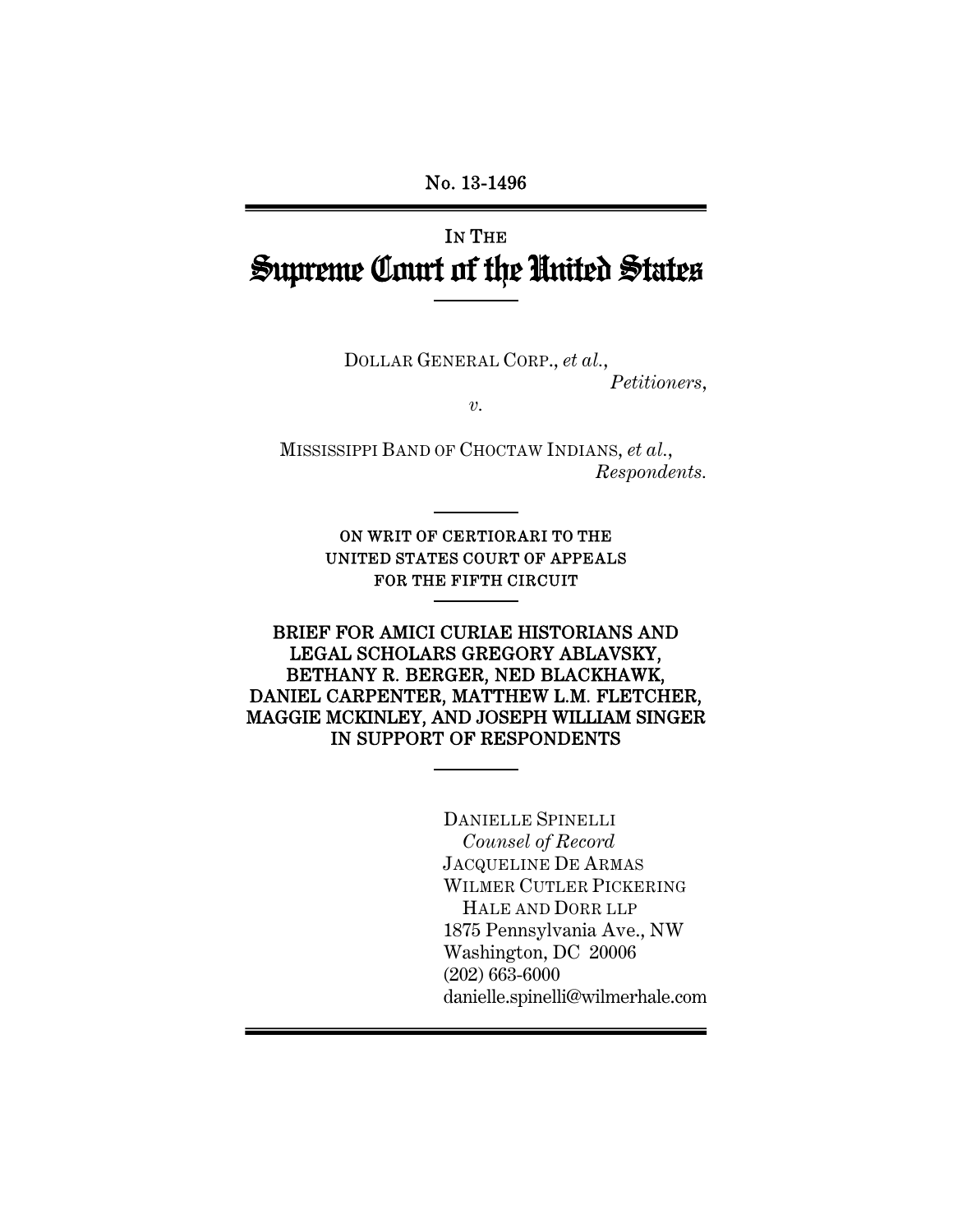## TABLE OF CONTENTS

|                                                                                                                          | Page |
|--------------------------------------------------------------------------------------------------------------------------|------|
|                                                                                                                          |      |
|                                                                                                                          |      |
| INTRODUCTION AND SUMMARY OF                                                                                              |      |
|                                                                                                                          |      |
| INDIAN TRIBES' INHERENT SOVEREIGNTY<br>L<br>HAS HISTORICALLY INCLUDED JURISDIC-<br>TION OVER NON-INDIANS ON TRIBAL LAND8 |      |
|                                                                                                                          |      |
|                                                                                                                          |      |
|                                                                                                                          |      |
| II. TRIBES HAVE NEVER BEEN DIVESTED OF<br>CIVIL JURISDICTION OVER NON-INDIANS                                            |      |
|                                                                                                                          |      |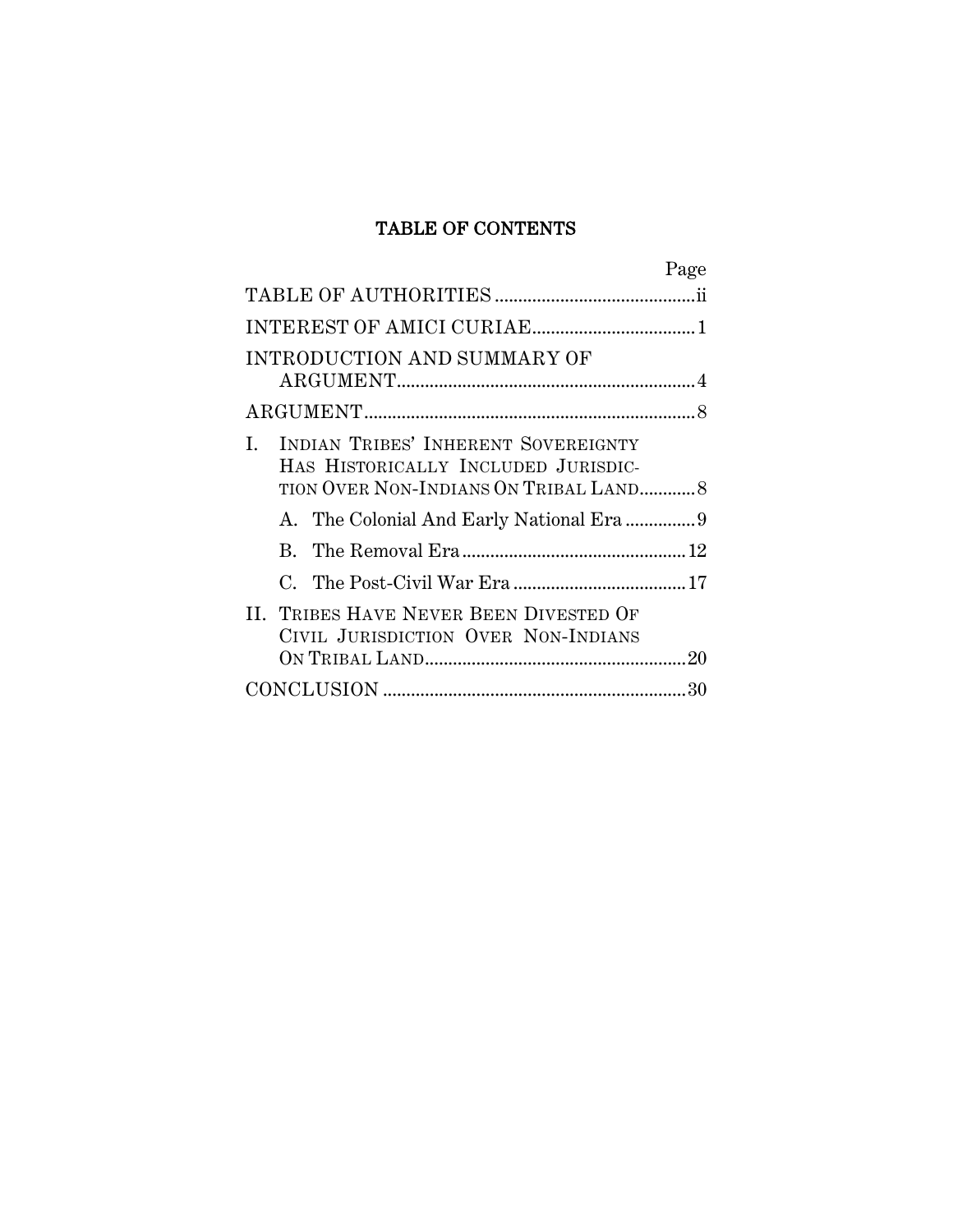## TABLE OF AUTHORITIES

## CASES

| Page(s)                                                                        |
|--------------------------------------------------------------------------------|
|                                                                                |
| Cherokee Nation v. Georgia, 30 U.S. (5 Pet.) 1                                 |
| Crabtree v. Madden, 54 F. 426 (8th Cir. 1893)  17, 27                          |
| Hamilton v. United States, 42 Ct. Cl. 282 (1907) 17, 18                        |
| Iowa Mutual Insurance Co. v. LaPlante,                                         |
| Johnson v. M'Intosh, 21 U.S. (8 Wheat.) 543                                    |
| Lucas v. United States, 163 U.S. 612 (1896)25                                  |
| McClanahan v. Arizona State Tax                                                |
| Merrion v. Jicarilla Apache Tribe, 455 U.S. 130                                |
| Michigan v. Bay Mills Indian Community,                                        |
| Montana v. United States, 450 U.S. 544 (1981)5, 21                             |
| National Farmers Union Insurance Co. v.<br>Crow Tribe of Indians, 471 U.S. 845 |
| Oliphant v. Suquamish Indian Tribe, 435 U.S.                                   |
| Strate v. A-1 Contractors, 520 U.S. 438 (1997)17, 21                           |
|                                                                                |
| United States v. John, 437 U.S. 634 (1978)24                                   |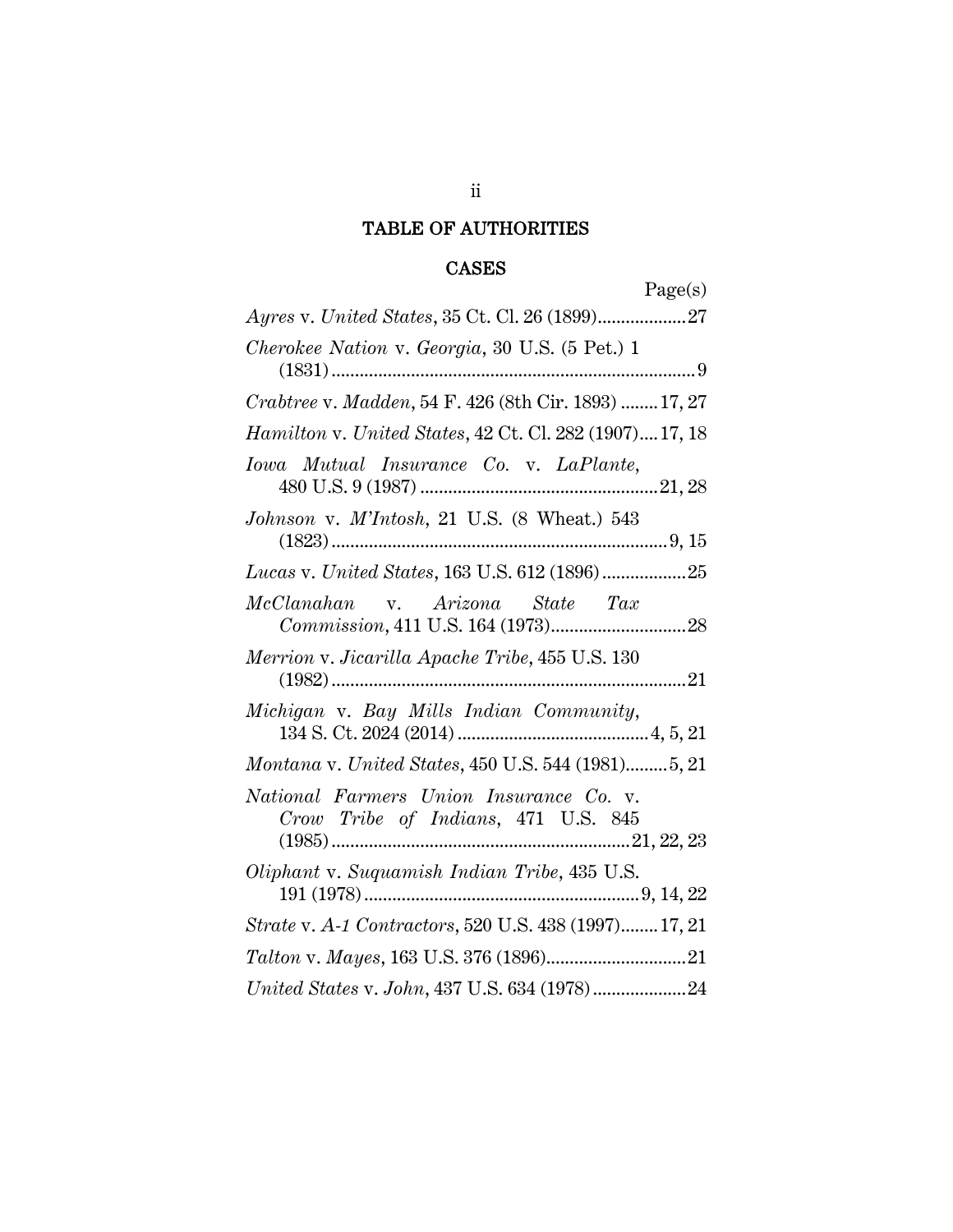| аое.<br>v. |
|------------|
|------------|

| Worcester v. Georgia, 31 U.S. (6 Pet.) 515 (1832)9 |  |
|----------------------------------------------------|--|

## CONSTITUTIONAL AND STATUTORY PROVISIONS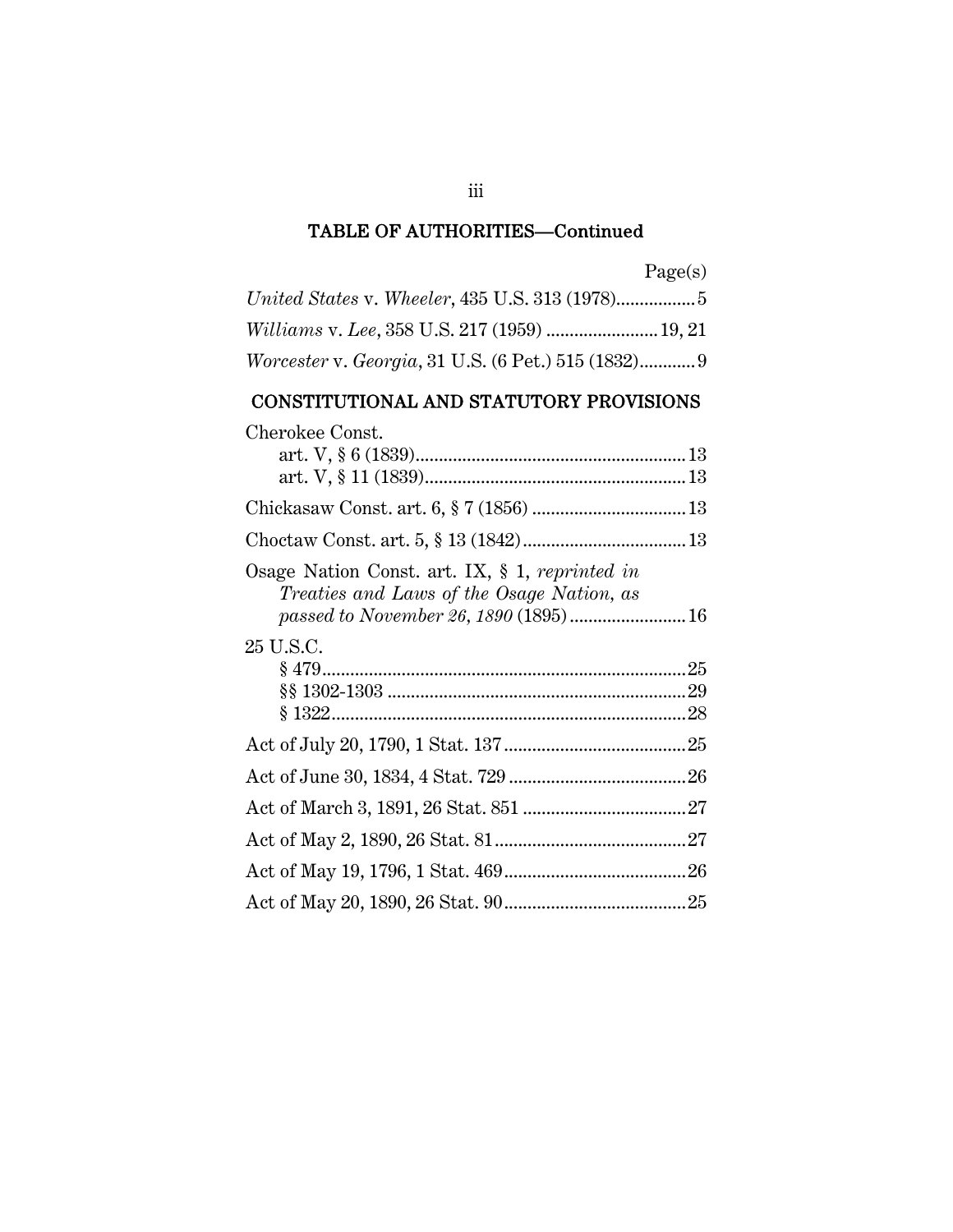$P<sub>90</sub>(s)$ 

|                                                                                                                                                                                                                                                                                                                                                                             | $\mathbf{u}$ $\mathbf{u}$ $\mathbf{v}$ $\mathbf{v}$ |
|-----------------------------------------------------------------------------------------------------------------------------------------------------------------------------------------------------------------------------------------------------------------------------------------------------------------------------------------------------------------------------|-----------------------------------------------------|
| An act prohibiting white men to raise any stock<br>in the Nation (1849), reprinted in<br>Constitution and Laws of the Choctaw<br>Nation, Together with the Treaties of 1855,                                                                                                                                                                                                |                                                     |
| An Act regulating the granting of permits to<br>trade, expose goods, wares or merchandise,<br>for sale within the Choctaw Nation, and to<br>reside within the same, and for other<br>purposes (1867), reprinted in Reports of<br>Committees of the Senate of the United<br>States for the First Session of the Forty-<br><i>Ninth Congress 1885-'86</i> , at 595 (1886)  16 |                                                     |
| An Act requiring white men who wish to work<br>in the Nation to obtain a written permit<br>from the Chief or the Agent (1836),<br>reprinted in Constitution and Laws of the<br>Choctaw Nation, Together with the<br>Treaties of 1855, 1865, and 1866, at 72<br>$(1869)$                                                                                                     |                                                     |
| An Act to amend An Act in relation to hiring<br>White Men (1868), in General Laws of the<br>Legislature of the Chickasaw Nation (1867,<br>1868, 1869 & 1870), ch. XLIX, at 28 (1871) 16                                                                                                                                                                                     |                                                     |
| Muskokee Nation Civil Code § 10 (1867),<br>reprinted in Constitution and Civil and<br>Criminal Code of the Muskokee Nation                                                                                                                                                                                                                                                  |                                                     |

iv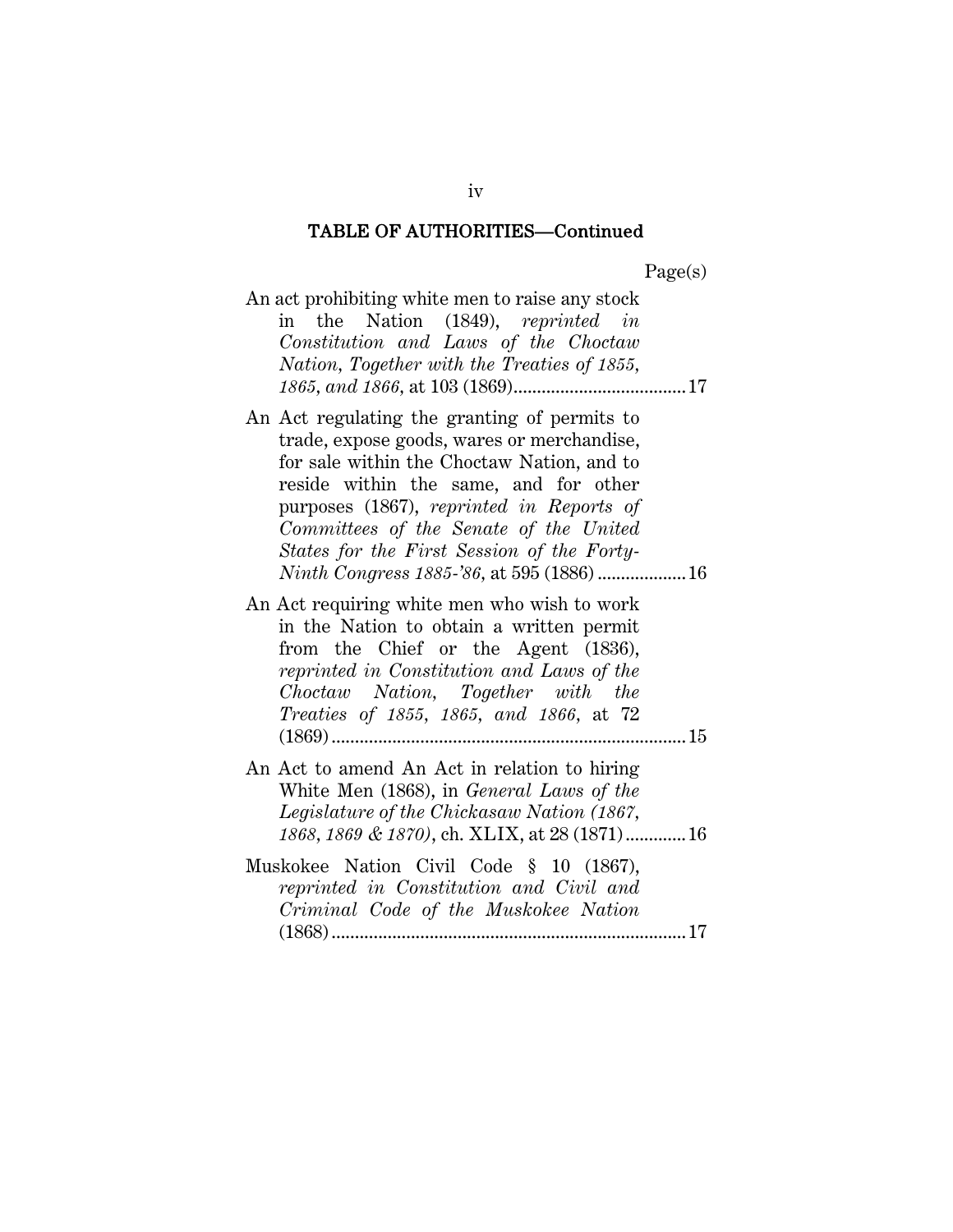Page(s)

## TREATIES

| Treaty of Dancing Rabbit Creek, 7 Stat. 333          |
|------------------------------------------------------|
| Treaty with the Blackfoot Indians, 11 Stat. 657      |
| Treaty with Cherokees, 7 Stat. 18 (1785) 10          |
| Treaty with Chickasaws, 7 Stat. 24 (1786) 10         |
| Treaty with the Chippewas, 10 Stat. 1165             |
| Treaty with the Chippewas, 11 Stat. 633 (1855)24     |
| Treaty with the Chippewas of Sault Ste. Marie,       |
| Treaty with the Choctaws, 7 Stat. 21 (1786)  10      |
| Treaty with the Choctaws, 7 Stat. 210 (1820)  11, 18 |
| Treaty with the Choctaws and Chickasaws,             |
| Treaty with the Choctaws and Chickasaws,             |
| Treaty with the Choctaws and Chickasaws,             |
| Treaty with the Choctaws and Chickasaws,             |
| Treaty with the Creeks, $7$ Stat. $35(1790)$ 10      |
| Treaty with the Creeks and Seminoles, 11 Stat.       |
| Treaty with the Delawares, 7 Stat. 13 (1778) 10      |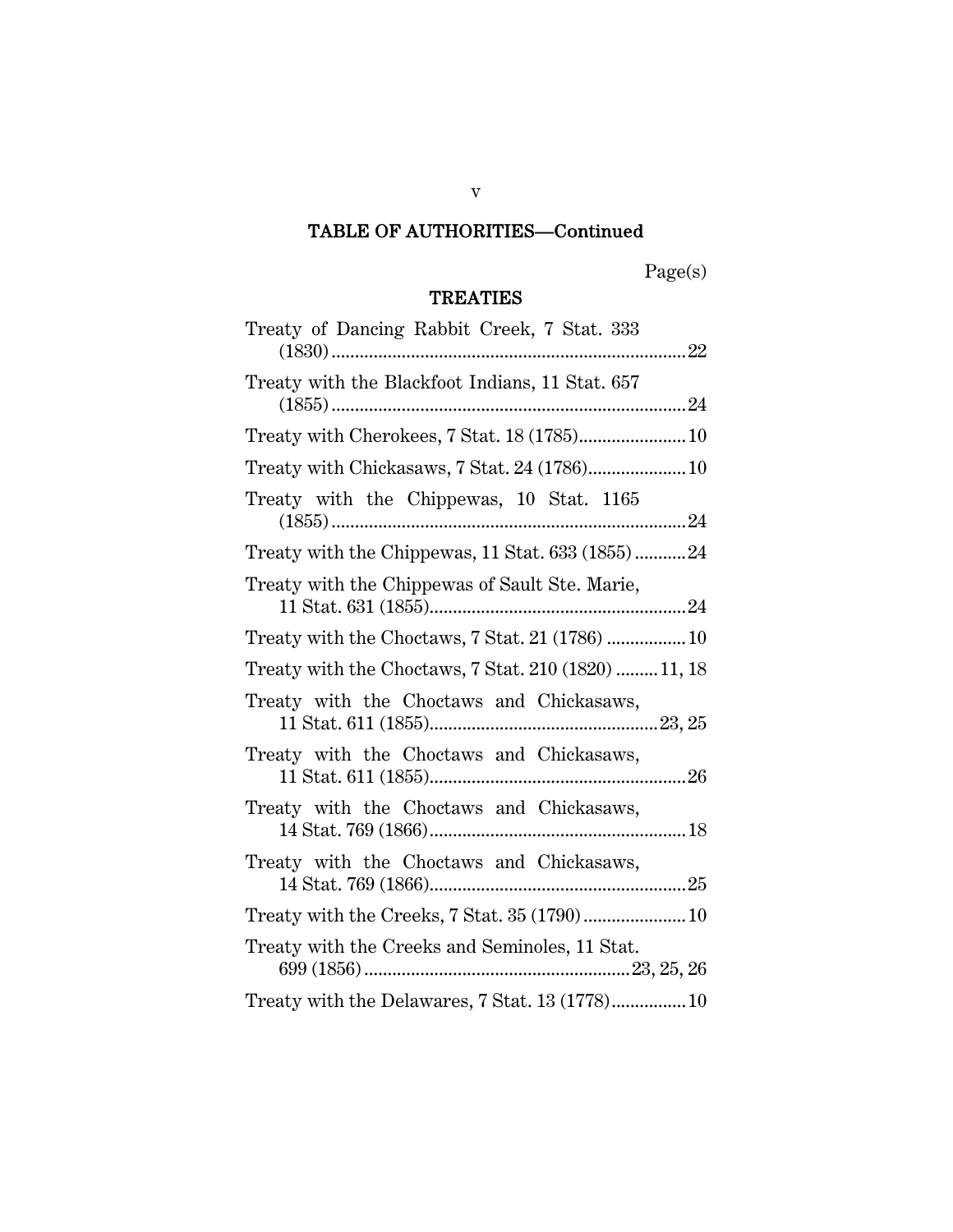| Treaty with the Dwámish Indians, 12 Stat. 927       |
|-----------------------------------------------------|
| Treaty with the Flatheads, 12 Stat. 975 (1855)24    |
| Treaty with Indians in Middle Oregon, 12 Stat.      |
| Treaty with the Makah Tribe, 12 Stat. 939           |
| Treaty with the Menomonees, 11 Stat. 679            |
|                                                     |
| Treaty with the Nez Percés, 12 Stat. 957 (1855)24   |
| Treaty with the Ottowas and Chippewas,              |
| Treaty with the Qui-nai-elts, 12 Stat. 971 (1856)24 |
| Treaty with the S'Klallams, 12 Stat. 933 (1855)24   |
| Treaty with the Seminole Indians, 14 Stat. 755      |
| Treaty with the Seminoles, 14 Stat. 755 (1866)25    |
| Treaty with the Stockbridges and Munsees,           |
| Treaty with the Walla-Wallas, 12 Stat. 945          |
| Treaty with the Willamette Indians, 10 Stat.        |
| Treaty with the Winnebagoes, 10 Stat. 1172          |

vi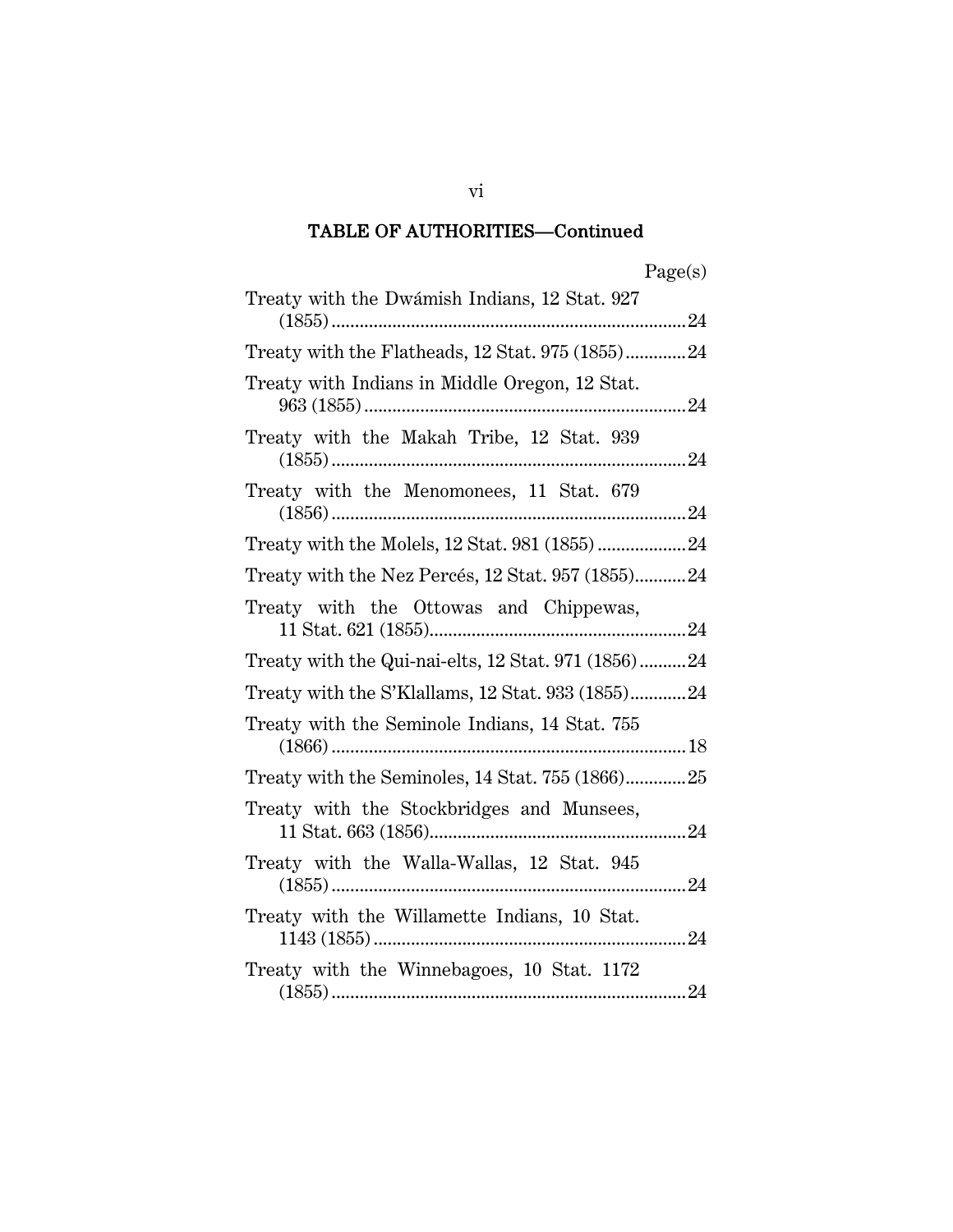|  | Treaty with the Wyandots, Delawares,            |  |  |
|--|-------------------------------------------------|--|--|
|  | Shawnees, Ottawas, Chippewas, 7 Stat. 49        |  |  |
|  |                                                 |  |  |
|  | Treaty with the Wyandotts, 10 Stat. 1159        |  |  |
|  |                                                 |  |  |
|  | Treaty with the Yakamas, 12 Stat. 951 (1855) 24 |  |  |

#### REGULATIONS

25 C.F.R. § 11.116 .............................................................. 20

## ADMINISTRATIVE AND LEGISLATIVE MATERIALS

| Annual Report of the Commissioner of the     |  |
|----------------------------------------------|--|
| Office of Indian Affairs to the Secretary of |  |
|                                              |  |
|                                              |  |
|                                              |  |
| Powers of Indian Tribes, 55 Interior Dec. 14 |  |
|                                              |  |

#### OTHER AUTHORITIES

| Ablavsky, Gregory, Beyond the Indian          |     |
|-----------------------------------------------|-----|
| Commerce Clause, 124 Yale L.J. 1012           |     |
|                                               | - q |
| Burnett, Donald L., An Historical Analysis of |     |
| the 1968 'Indian Civil Rights' Act, 9 Harv.   |     |
|                                               |     |
| Cohen, Felix S., Handbook of Federal Indian   |     |
|                                               |     |

vii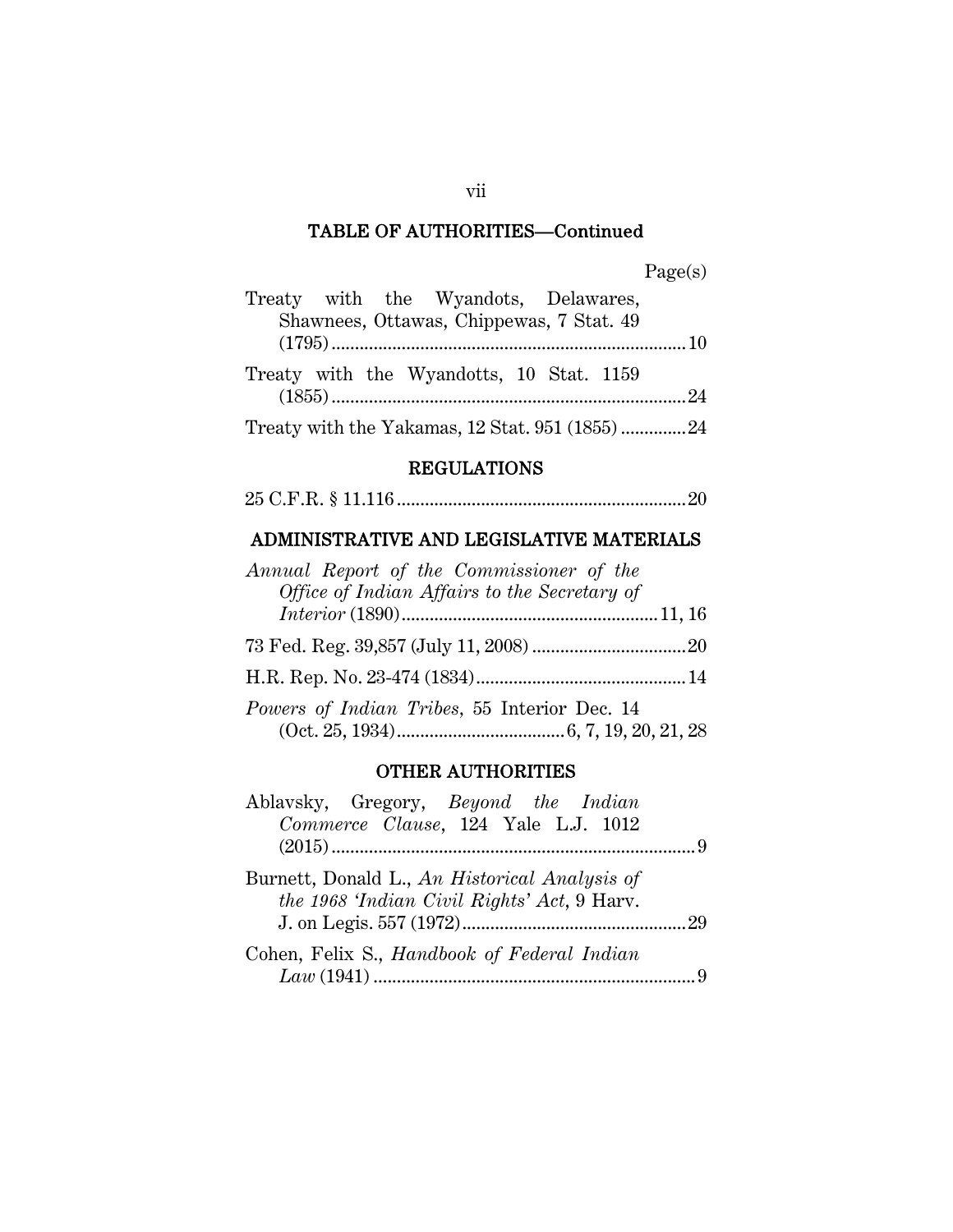| ager<br>s |
|-----------|
|-----------|

| Cohen, Felix S., <i>Handbook of Federal Indian</i>                                                                             | 23 |
|--------------------------------------------------------------------------------------------------------------------------------|----|
| Cohen's Handbook of Federal Indian Law                                                                                         |    |
| Department of Interior, Office of Indian<br>Affairs, Rules Governing the Court of                                              |    |
| Ethridge, Robbie, Creek Country: The Creek<br>Indians and Their World (2003)11                                                 |    |
| Ford, Lisa, Settler Sovereignty: Jurisdiction<br>and Indigenous People in America and                                          |    |
| Frickey, Philip P., Congressional Intent,<br>Practical Reasoning, and the Dynamic<br>Nature of Federal Indian Law, 78 Cal. L.  |    |
| Garrison, Tim Alan, The Legal Ideology of<br>Removal: The Southern Judiciary and the<br>Sovereignty of Native American Nations |    |
| Hagan, William, <i>Indian Police and Judges</i> :<br><i>Experiments in Acculturation and Control</i>                           |    |
| Institute for Government Research, The<br>Problem of Indian Administration                                                     |    |

viii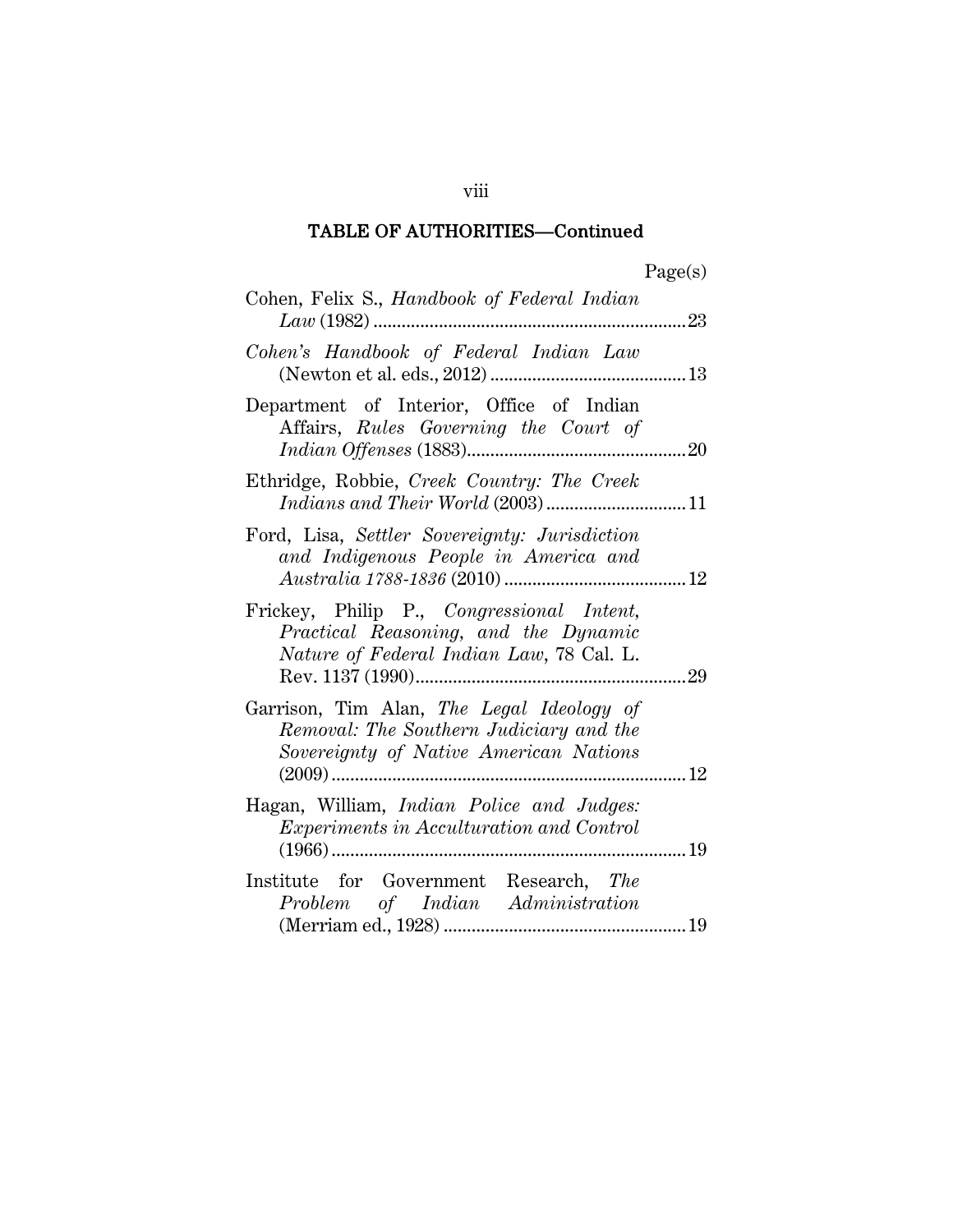| Letter from Benjamin Hawkins to James<br>Jackson, Governor of Georgia, Aug. 14,<br>1800, in 1 Letters, Journals and Writings<br>of Benjamin Hawkins: 1796-1801, at 344    |    |
|---------------------------------------------------------------------------------------------------------------------------------------------------------------------------|----|
| Letter from Benjamin Hawkins to Thomas<br>Jefferson, Sept. 13, 1806, in 2 Letters,<br>Journals and Writings of Benjamin<br><i>Hawkins: 1802-1816</i> , at 507 (Grant ed., |    |
| Notes on Cabinet Opinions, 26 February 1793,<br>in 25 Papers of Thomas Jefferson 271                                                                                      |    |
|                                                                                                                                                                           |    |
|                                                                                                                                                                           |    |
| Osburn, Katherine, Choctaw Resurgence in<br>Mississippi: Race, Class, and Nation<br>Building in the Jim Crow South, 1830-1977<br>$(2014)$                                 | 24 |
| Perdue, Theda, Clan and Court: Another Look<br>at the Early Cherokee Republic, 24 Am.                                                                                     |    |
| Skogen, Larry C., Indian Depredation Claims,                                                                                                                              |    |
| Strickland, Rennard, Fire and the Spirits:<br>Cherokee Law from Clan to Court (1975)13                                                                                    |    |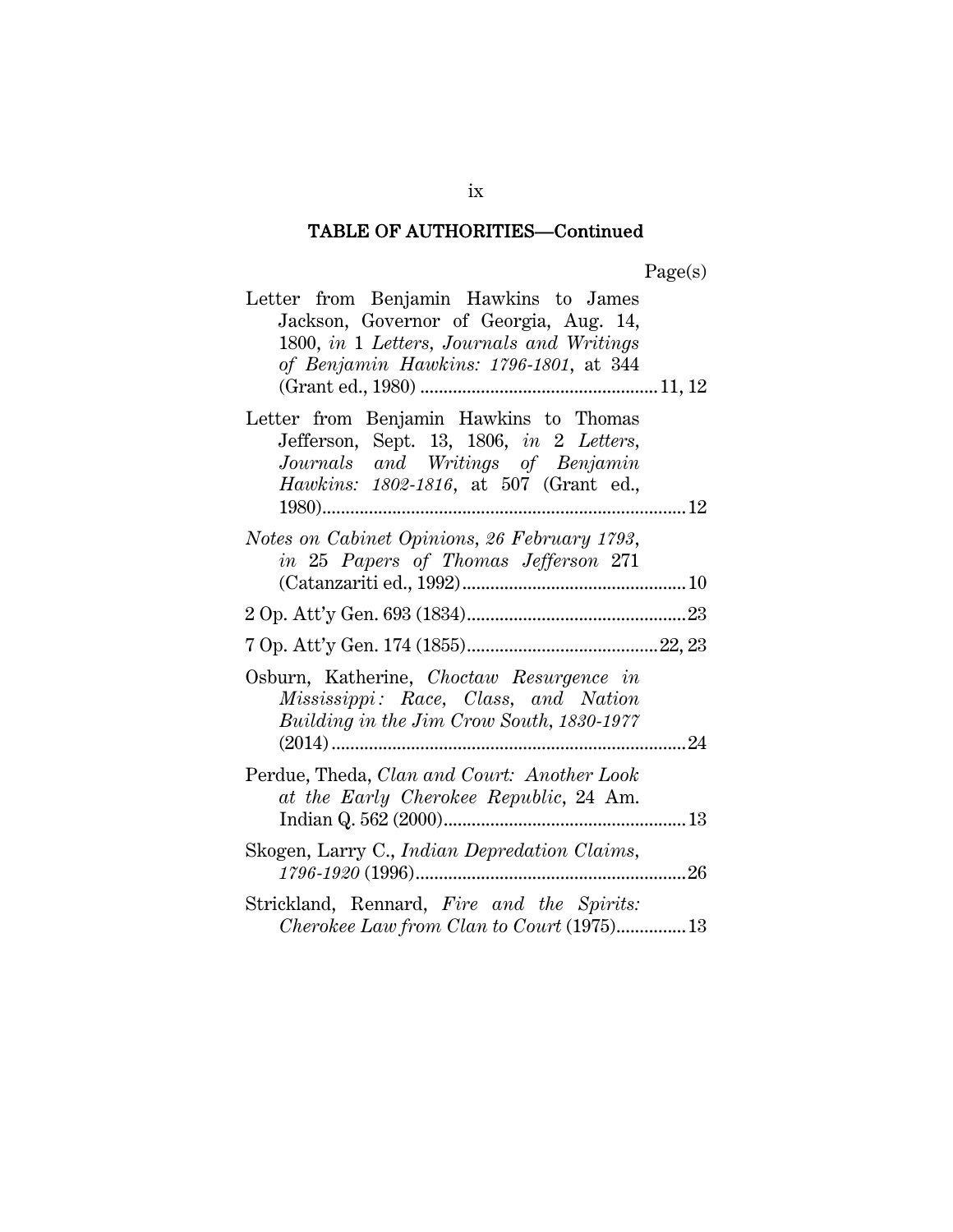Page(s)

*Summary Report on Constitutional Rights of the American Indian: Hearings and Investigations Before the Subcomm. on Constitutional Rights of the S. Comm. on the Judiciary*, 89th Cong. (1966) .............................. 29

x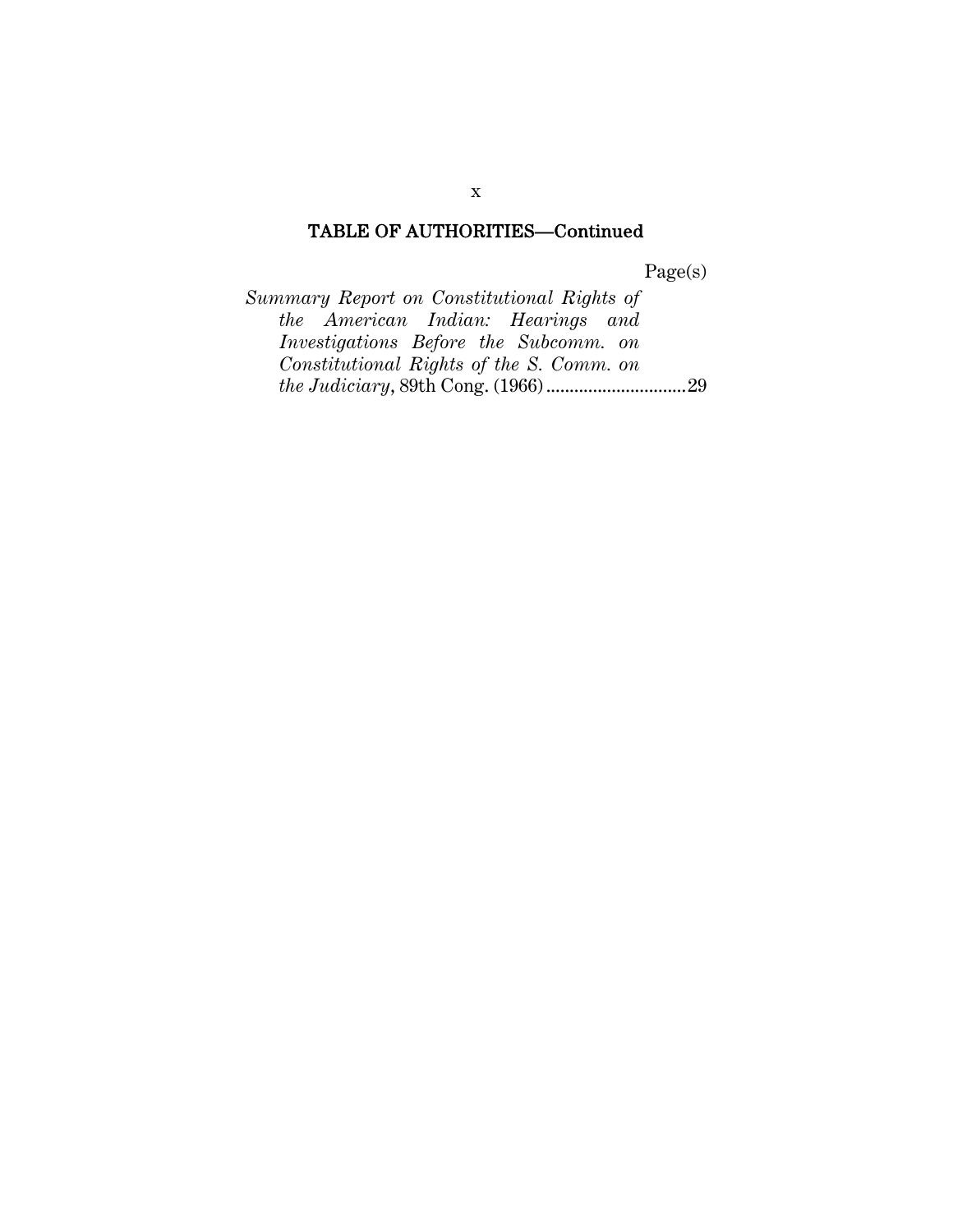## IN THE Supreme Court of the United States

#### No. 13-1496

DOLLAR GENERAL CORP., *et al.*, *Petitioners*,

*v.* 

MISSISSIPPI BAND OF CHOCTAW INDIANS, *et al.*, *Respondents.* 

> ON WRIT OF CERTIORARI TO THE UNITED STATES COURT OF APPEALS FOR THE FIFTH CIRCUIT

#### BRIEF FOR AMICI CURIAE HISTORIANS AND LEGAL SCHOLARS GREGORY ABLAVSKY, BETHANY R. BERGER, NED BLACKHAWK, DANIEL CARPENTER, MATTHEW L.M. FLETCHER, MAGGIE MCKINLEY, AND JOSEPH WILLIAM SINGER IN SUPPORT OF RESPONDENTS

#### INTEREST OF AMICI CURIAE<sup>1</sup>

Amici are historians and legal scholars whose scholarship focuses on Indian law and Indian legal history, including the history of tribal sovereignty and jurisdiction. They accordingly have a scholarly interest

<sup>1</sup> <sup>1</sup> No counsel for a party authored this brief in whole or in part, and no person other than amici and their counsel made any monetary contribution to the preparation or submission of this brief. Each party's consent to the filing of amicus briefs in support of either party is on file with the Clerk of the Court.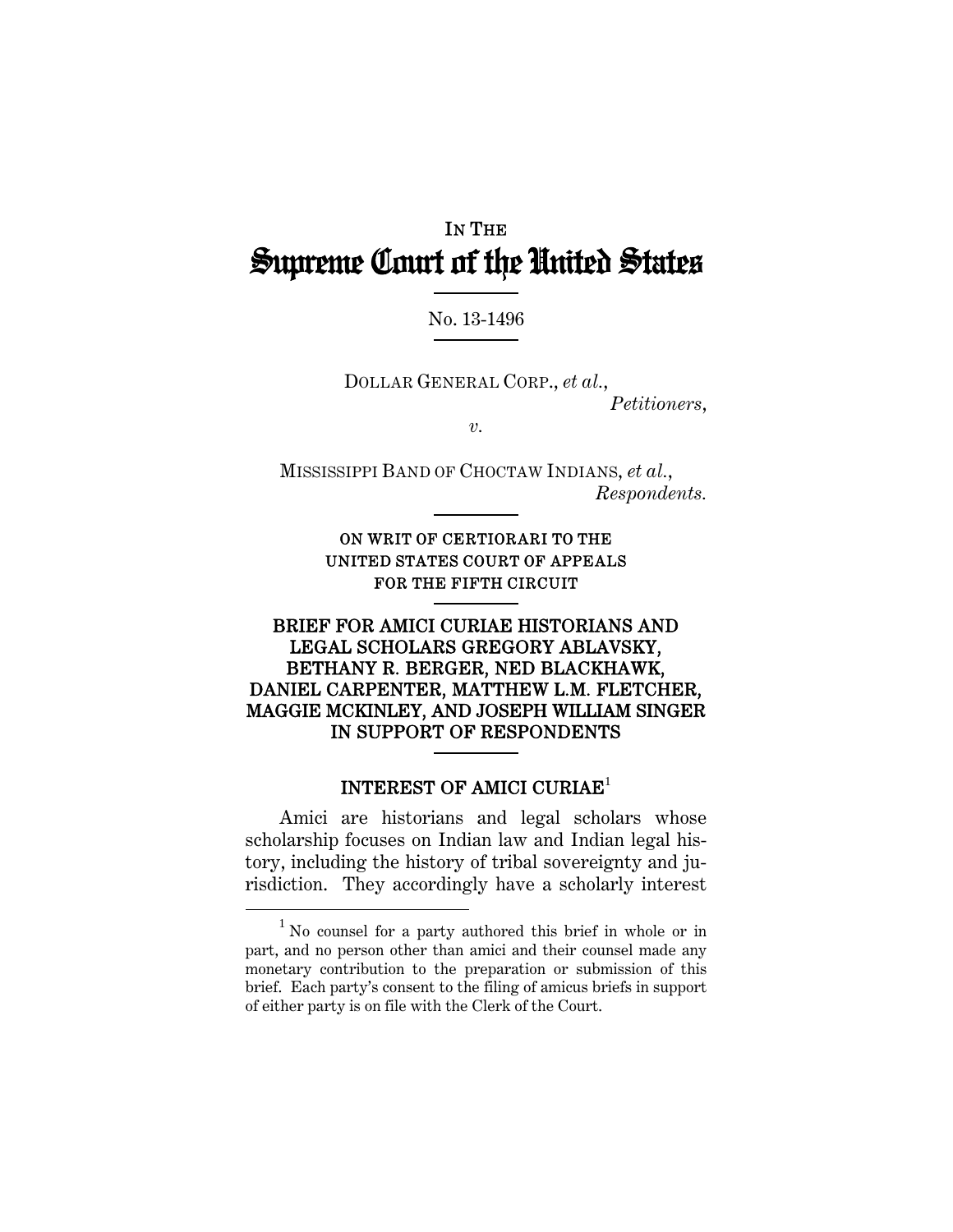and expertise in the question of the historical scope of tribal jurisdiction over nonmembers, which in turn bears significantly on the question presented in this case: whether a tribal court has jurisdiction over a civil tort suit against a nonmember for a sexual assault committed on tribal land and arising out of the nonmember's consensual commercial relationship with the tribe. Amici therefore submit this brief to provide the Court a more complete and accurate picture of the history of tribal jurisdiction over nonmembers.

Gregory Ablavsky is Assistant Professor of Law at Stanford Law School. His scholarship focuses on the legal history of the early American West, particularly the history of federal Indian law. A lawyer and historian, his publications examining the history of Native sovereignty under federal law include *Beyond the Indian Commerce Clause*, 124 Yale L.J. 1012 (2015) and *The Savage Constitution*, 63 Duke L.J. 999 (2014).

Bethany Berger is the Thomas F. Gallivan, Jr. Professor at the University of Connecticut School of Law. She is an executive editor and co-author of *Cohen's Handbook of Federal Indian Law* (Newton et al. eds., 2012), with primary responsibility for the chapter on history. Her articles discussing the legal history of jurisdiction in Indian country include Williams *v.* Lee *and the Debate over Indian Equality*, 109 Mich. L. Rev. 1463 (2011); *Reconciling Equal Protection and Federal Indian Law*, 98 Cal. L. Rev. 1165 (2010); *Justice and the Outsider: Jurisdiction Over Nonmembers in Tribal Legal Systems*, 37 Ariz. St. L.J. 1047 (2005); and *"Power Over this Unfortunate Race": Race, Politics and Indian Law in* United States *v.* Rogers, 45 Wm. & Mary L. Rev. 1957 (2004).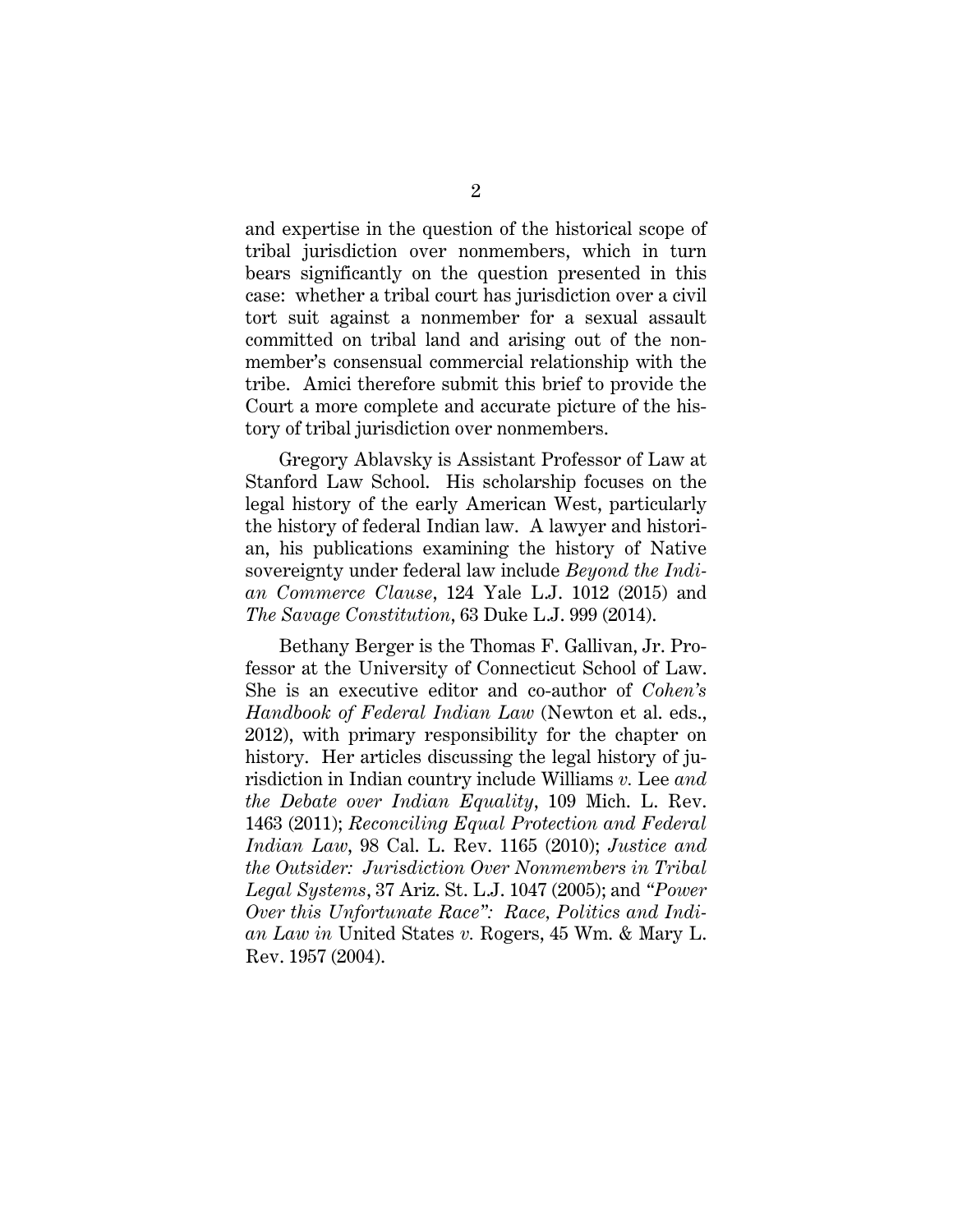Ned Blackhawk (Te-Moak Tribe of Western Shoshone Indians of Nevada) is Professor of History and American Studies at Yale, where he teaches courses on American Indian history, law, and policy. He is the author of *Violence over the Land: Indians and Empires in the Early American West* (Harvard Univ. Press 2006), a prize-winning study of the American Great Basin. His current research assesses the many ways that Indian history has revised prevailing interpretations of U.S. history, building upon recent publications including *American Indians and the Study of U.S. History*, *in American History Now* 376 (American Historical Association, Foner & McGirr eds., 2011).

Daniel Carpenter is the Allie S. Freed Professor of Government in the Faculty of Arts and Sciences and Director of the Social Science Academic Ventures Program at the Radcliffe Institute at Harvard University, where he teaches courses on early American political history. His scholarship, including his book *The Forging of Bureaucratic Autonomy* (Princeton 2001), has focused on the development of political institutions and government regulation in the United States and on early American history. He is currently writing *Democracy by Petition: The Mobilizations of North America, 1810-1850*.

Matthew L.M. Fletcher (Grand Traverse Band of Ottawa and Chippewa Indians) is Professor of Law at Michigan State University College of Law and Director of the Indigenous Law and Policy Center. He coauthored the sixth edition of *Cases and Materials on Federal Indian Law* (2011). He has also authored *American Indian Tribal Law* (2011), the first casebook for law students on tribal law; *The Return of the Eagle: The Legal History of the Grand Traverse Band of Ottawa and Chippewa Indians* (2012); *American Indian*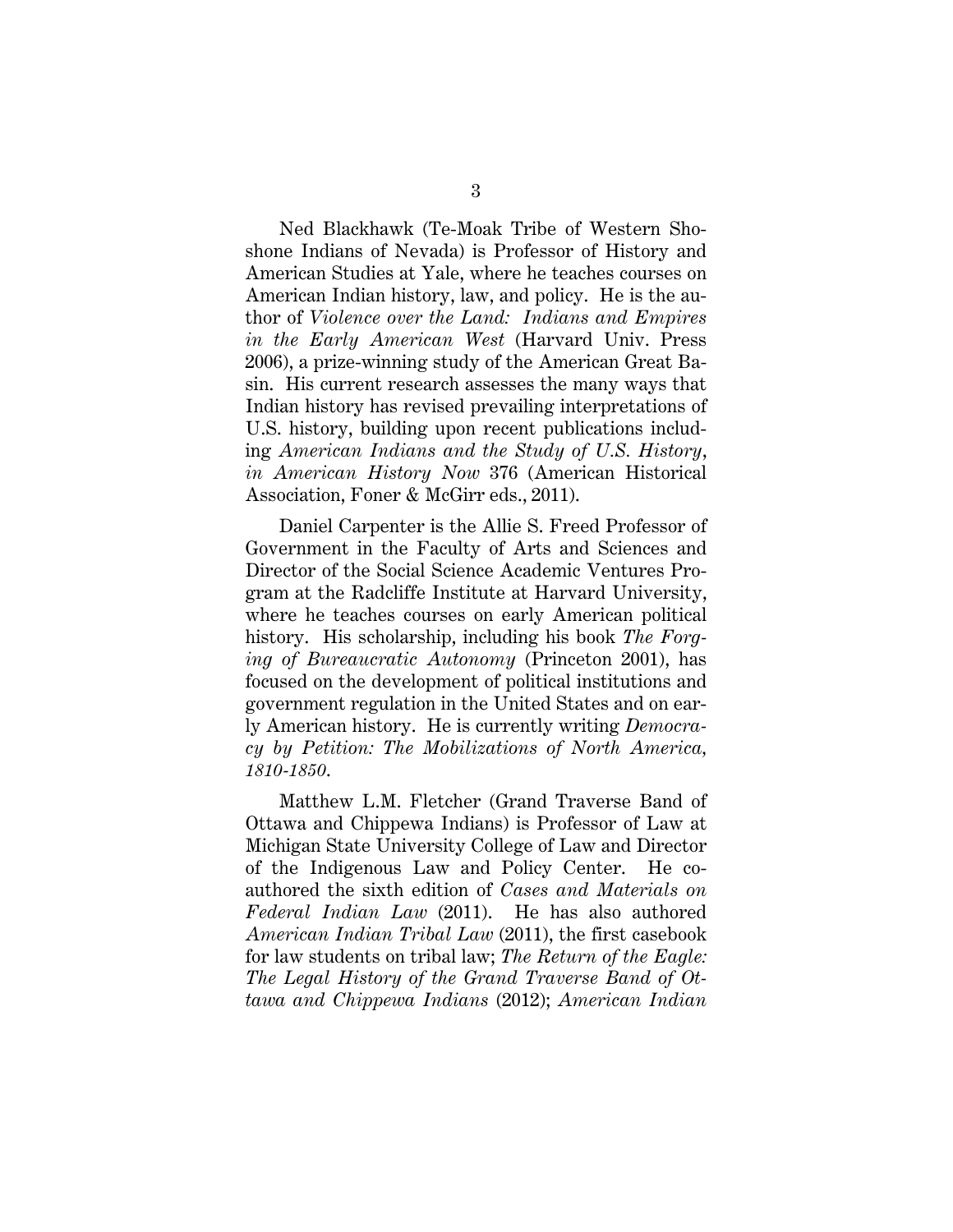*Education: Counternarratives in Racism, Struggle, and the Law* (2008); and many articles on Indian law and legal history.

Maggie McKinley (Fond du Lac Band of Lake Superior Ojibwe) is a Climenko Fellow and Lecturer on Law at Harvard Law School. She researches and writes on public law and legal history, with a particular focus on the institutional development of the federal government and the representation of entrenched minorities. Her publications include a historical view of civil jurisdiction in the federal courts, and her most recent article on the history of federal petitioning, including petitioning by tribes and Natives, is forthcoming in the *Stanford Law Review*.

Joseph William Singer is Bussey Professor of Law at Harvard Law School, where his scholarship focuses on property law and federal Indian law. He is an executive editor and co-author of *Cohen's Handbook of Federal Indian Law* (Newton et al. eds., 2012). His many articles on Indian law include *The Indian States of America: Parallel Universes & Overlapping Sovereignty*, 38 Am. Indian L. Rev. 1 (2014); *Tribal Sovereignty and Human Rights*, 2013 Mich. St. L. Rev. 307; *Myths and Realities of Tribal Sovereignty: The Law and Economics of Indian Self-Rule* (Harvard Univ. working paper 2004); and *Publicity Rights and the Conflict of Laws: Tribal Court Jurisdiction in the Crazy Horse Case*, 41 S.D. L. Rev. 1 (1996).

#### INTRODUCTION AND SUMMARY OF ARGUMENT

As this Court reiterated just two Terms ago, "[u]nless and 'until Congress acts, the tribes retain' their historic sovereign authority." *Michigan* v. *Bay Mills Indian Cmty.*, 134 S. Ct. 2024, 2030 (2014). That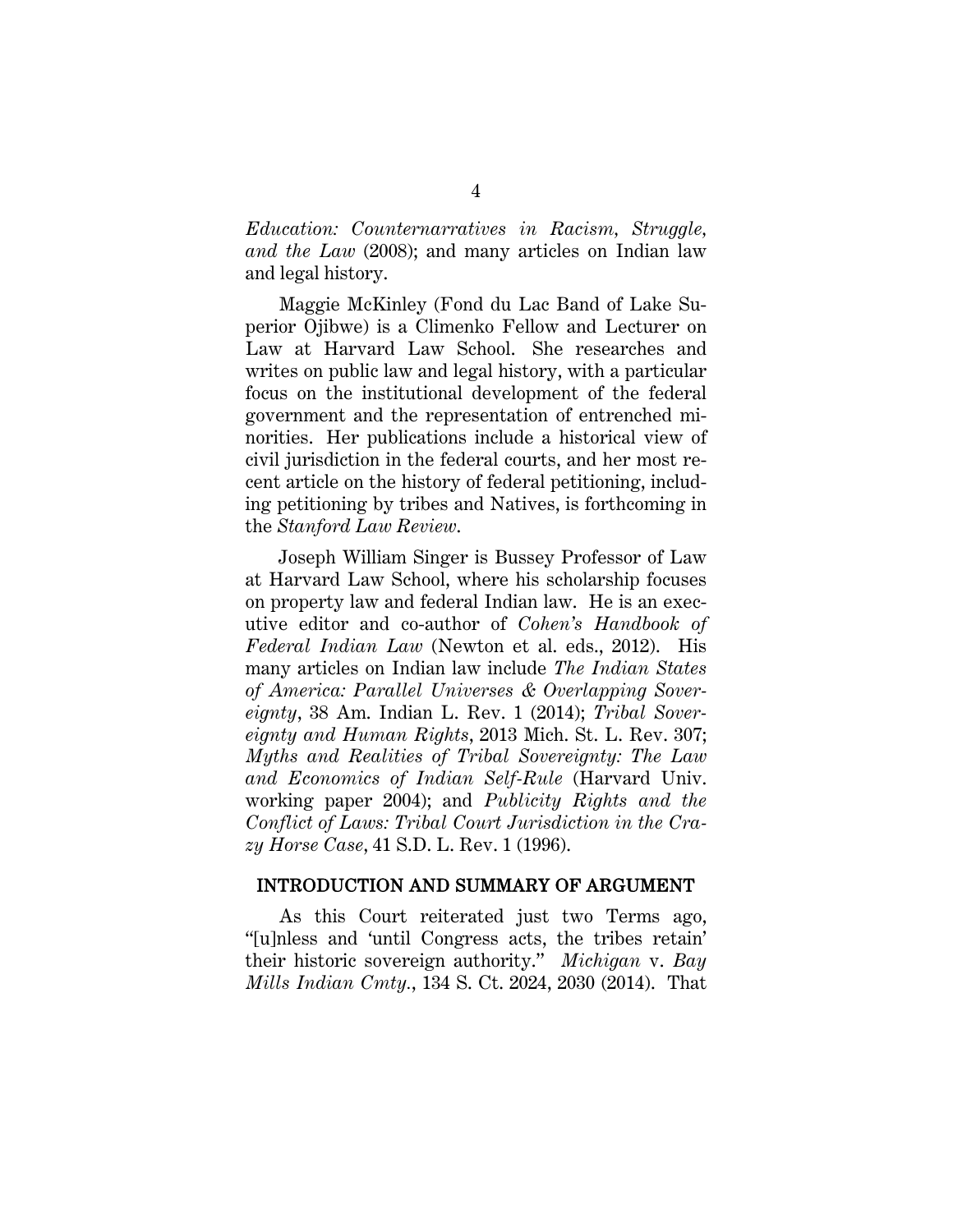authority derives not from any grant by Congress, but from tribes' status as sovereigns predating the Constitution. Tribes thus possess "those aspects of sovereignty not withdrawn by treaty or statute, or by implication as a necessary result of their dependent status." *United States* v. *Wheeler*, 435 U.S. 313, 323 (1978). This retained sovereignty includes the right to "exercise some forms of civil jurisdiction over non-Indians on their reservations," including the adjudication of civil disputes stemming from a consensual relationship between the non-Indian and the tribe. *Montana* v. *United States*, 450 U.S. 544, 565 (1981).

Petitioner Dollar General now asks this Court to reject those holdings, contending (at 16) that "tribes … have been divested of the inherent authority to subject nonmembers to *civil* suit in tribal court." For that proposition, Dollar General relies on a highly selective presentation of historical evidence, and mischaracterizes what evidence it does present. Its law office history—stripped of the critical context that informs scholarship in the discipline—seriously distorts the actual historical record.

The outer bounds of tribes' "historic sovereign authority," *Bay Mills*, 134 S. Ct. at 2030, have, of course, been contested at times during the lengthy and hardfought struggle over the possession and control of originally Indian land. Taken as a whole, however, the historical evidence shows that tribal jurisdiction over nonmembers' activities on tribal land, and over civil disputes stemming from those activities, is a part of tribes' inherent sovereignty that has never been divested, either implicitly through incorporation into the United States or explicitly by treaty or statute. To the contrary, the federal government has repeatedly recognized that tribes possess such jurisdiction. *See infra* Part I.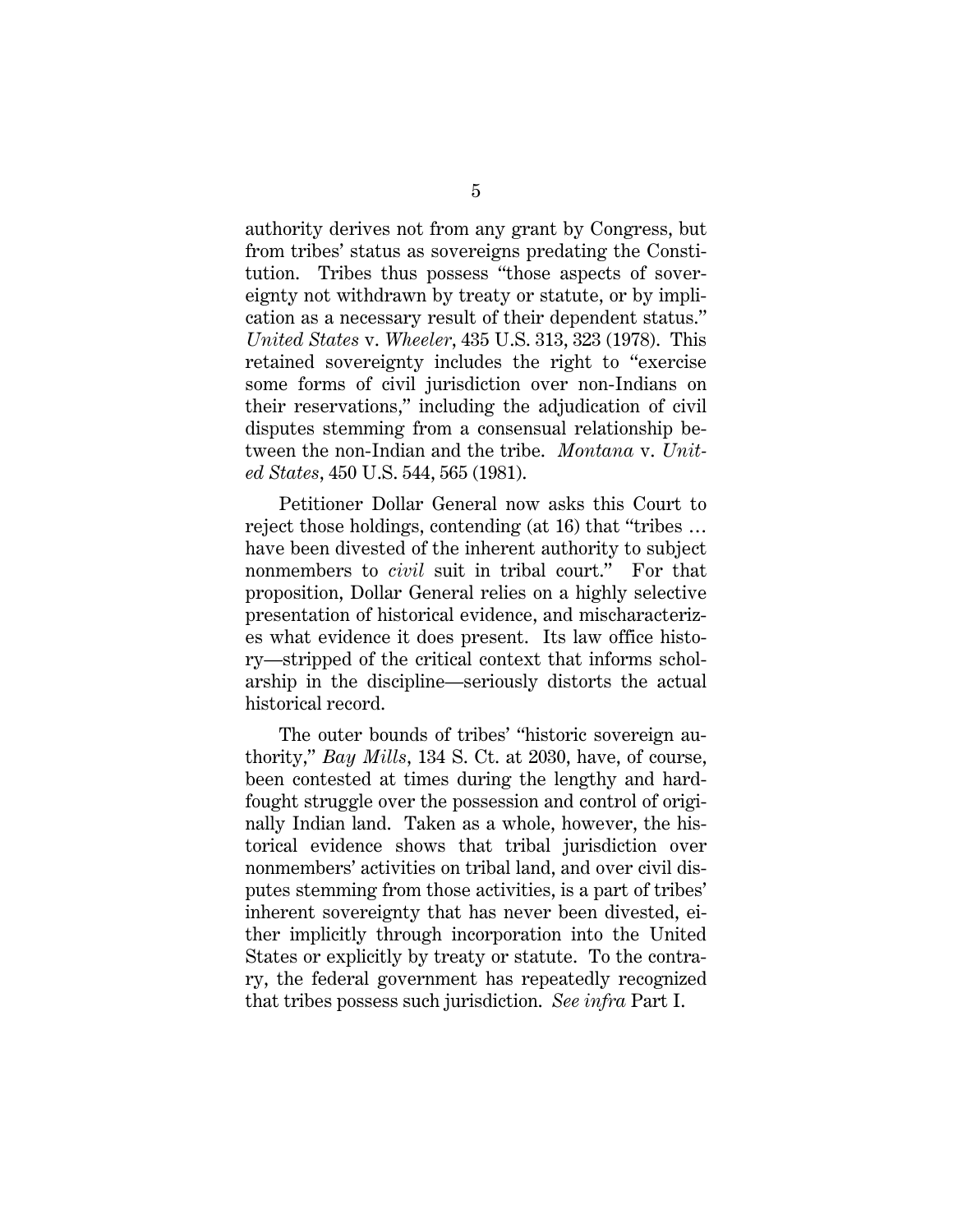Early treaties—including the first treaty ever signed between a tribe and the United States expressly recognized tribes' authority to exercise jurisdiction over non-Indians on their land. Similarly, Indian agents sent by the federal government to serve as liaisons with the tribes assisted them in administering tribal law over non-Indians on tribal land, and understood their authority to do so to derive from the tribes, not the United States. *See infra* Part I.A.

In the early nineteenth century, as the States increasingly agitated to obtain control over Indian land, the Five Civilized Tribes developed written constitutions and separate criminal and civil laws modeled after the Anglo-American legal system. Even during the period of forced removal and the establishment of Indian Territory in the West, the federal government continued to acknowledge that non-Indians who voluntarily resided on tribal land were subject to tribal laws and tribal jurisdiction. And tribes exercised that power by developing and enforcing formal laws regulating non-Indians' entry into and conduct on tribal land. *See infra*  Part I.B.

Treaties executed after the Civil War likewise expressly recognized tribes' authority to exercise jurisdiction over nonmembers on tribal land. And during the 1870s and 1880s, the Bureau of Indian Affairs helped to establish Courts of Indian Offenses, staffed by judges who were tribal members, which exercised jurisdiction over a wide range of disputes arising on Indian land. Notwithstanding the BIA's role, these courts in no way "impaired tribal authority in the field of law and order." *Powers of Indian Tribes,* 55 Interior Dec. 14, 64 (Oct. 25, 1934). *See infra* Part I.C.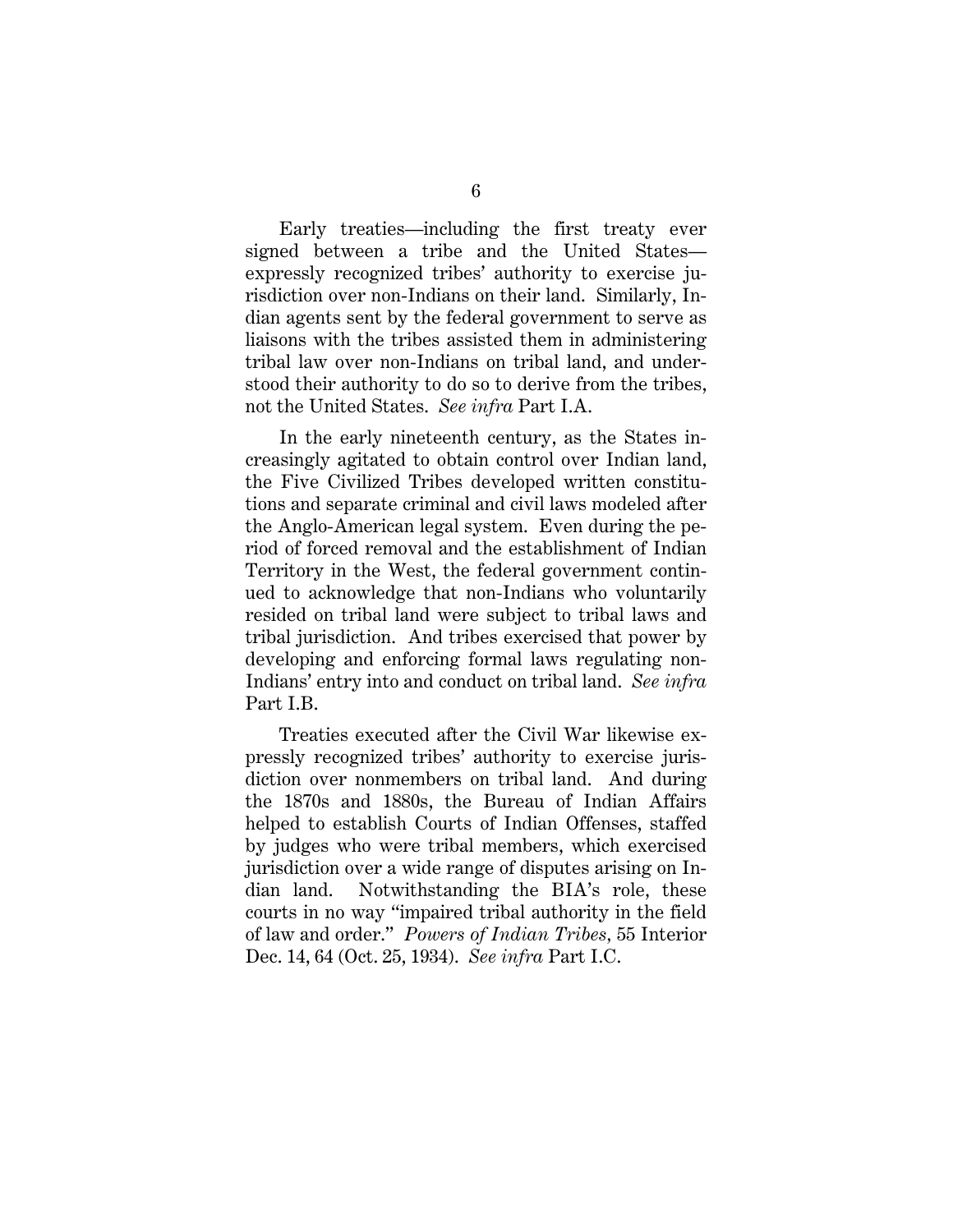Summing up this lengthy history, in 1934 the Solicitor of the Interior explained that tribal jurisdiction over non-Indians on tribal land "continues to this day, save as it has been expressly limited by the acts of a superior government," and that "attempts of the States to exercise jurisdiction over offenses … between Indians and whites, committed on an Indian reservation, have been held invalid usurpation[s] of authority." *Powers of Indian Tribes*, 55 Interior Dec. at 57.

Dollar General contends that tribes lack the power to exercise civil jurisdiction over nonmembers unless the federal government expressly confers that power on them. As the Solicitor recognized, however, "[p]erhaps the most basic principle of all Indian law" is that tribes retain their inherent powers unless the federal government has expressly taken those powers away. *Powers of Indian Tribes*, 55 Interior Dec. at 19. Dollar General points to a miscellany of treaty provisions and statutes that it contends reflect a recognition that tribes lack jurisdiction over nonmembers, but it misreads the history it relies on.

For example, Dollar General points to the 1830 Treaty with the Choctaws. But although that treaty made clear that the Choctaw courts lacked *criminal*  jurisdiction over non-Indians, the United States recognized that it left the Tribe's *civil* jurisdiction untouched. Dollar General also cites two treaties from the 1850s that apparently withdrew tribal civil jurisdiction over non-Indians. Yet the twenty other treaties entered into at the same time with different tribes contained no such language; and the two treaties at issue were in effect only until the 1860s, when new treaties reaffirmed those tribes' power to exercise civil jurisdiction over nonmembers. Dollar General's remaining authorities are likewise fully consistent with the exercise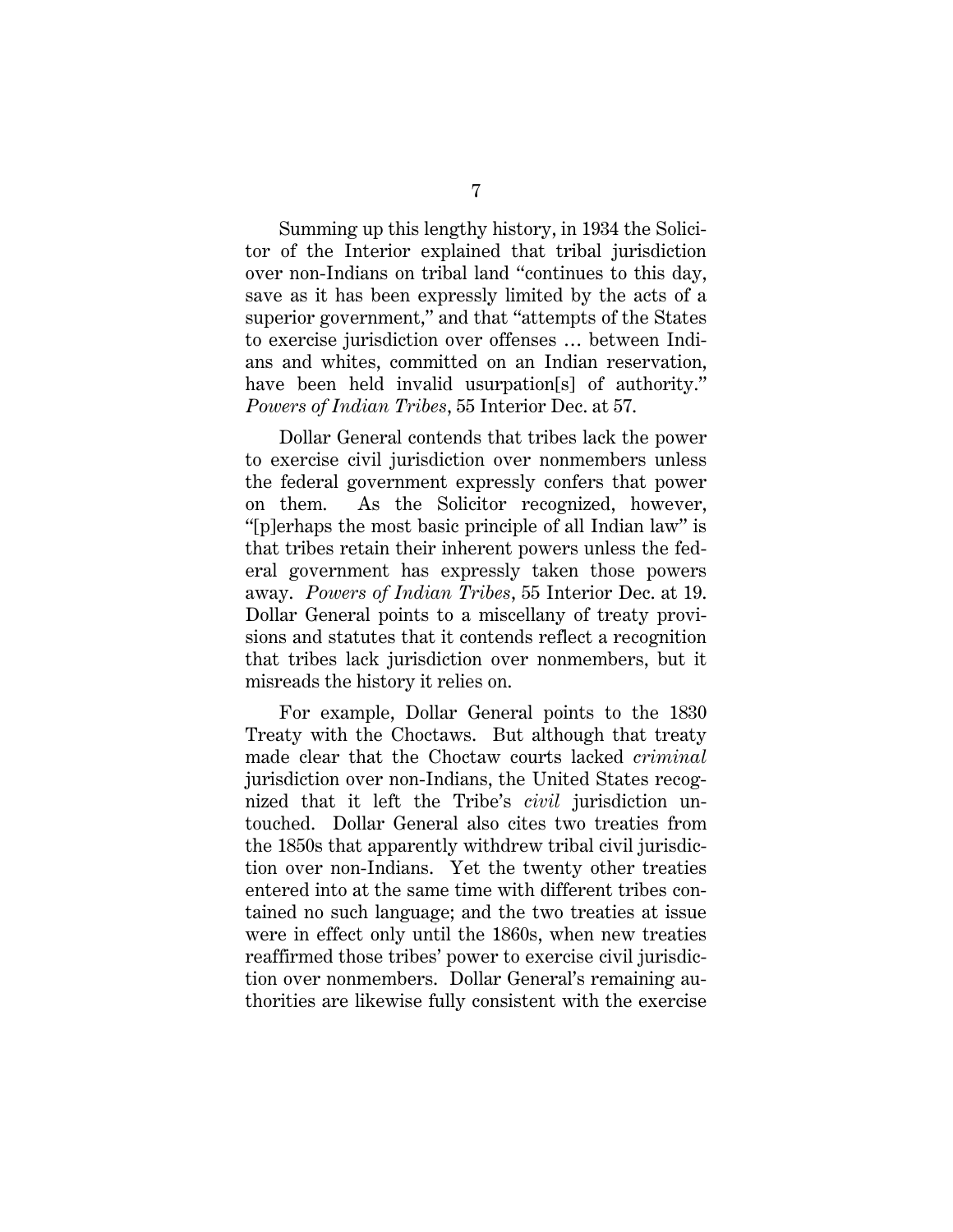of civil jurisdiction over nonmembers. The Indian depredation claims system was essentially a war claims resolution system that did not address ordinary civil torts. Other statutes conferring jurisdiction on federal courts over some disputes arising in Indian country did not make that jurisdiction exclusive, thereby leaving tribal courts' concurrent jurisdiction undisturbed. And as recently as the passage of the Indian Civil Rights Act, Congress evinced a background presumption of tribal jurisdiction over nonmembers. *See infra* Part II.

In short, the historical record refutes Dollar General's contention that tribes have been divested of civil jurisdiction over nonmembers. Tribes therefore retain this important attribute of internal sovereignty.

#### ARGUMENT

## I. INDIAN TRIBES' INHERENT SOVEREIGNTY HAS HISTORICALLY INCLUDED JURISDICTION OVER NON-INDIANS ON TRIBAL LAND

The history of tribal relationships with, and jurisdiction over, non-Indians on tribal land is complex, reflecting the changeable and contested relationships among tribes, settlers, and the United States. But an examination of that history nonetheless reveals that since the earliest encounters between Indian tribes and Europeans, tribes have maintained their inherent authority to govern their lands. As part of that power, tribes have exercised jurisdiction over non-Indians on tribal land, including by establishing and enforcing requirements for entry to and activities on tribal land, as well as by adjudicating disputes involving nonmembers arising out of conduct on tribal land. And the federal government has repeatedly recognized the validity of that jurisdiction, from the time of the Founding to the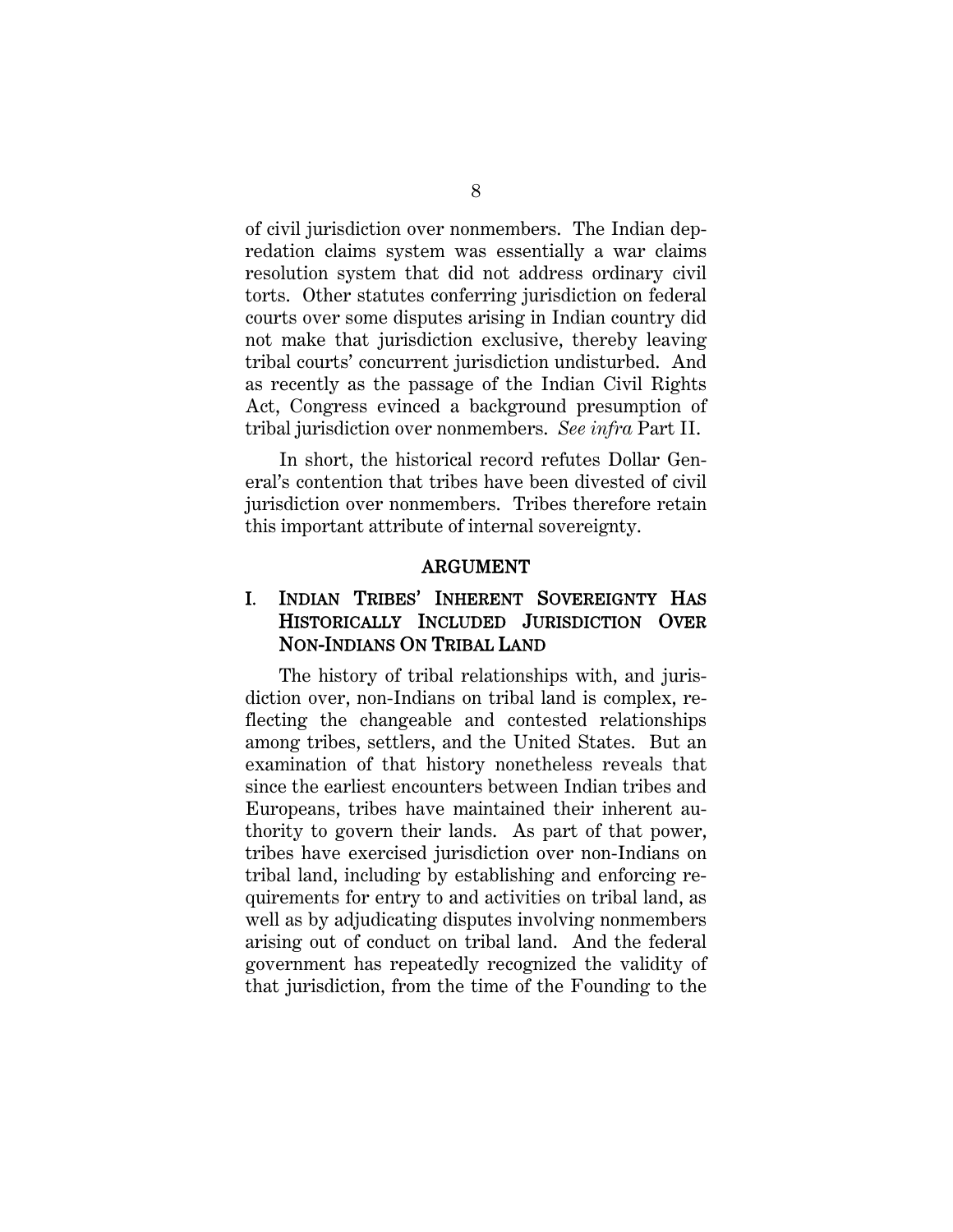present, making clear that tribes' exercise of such jurisdiction is in no way inconsistent with their status as "domestic dependent nations." *Cherokee Nation* v. *Georgia*, 30 U.S. (5 Pet.) 1, 17 (1831).

#### A. The Colonial And Early National Era

1. To begin with basic principles, Indian tribes originally possessed all the powers of a sovereign nation. As this Court explained in 1832, "[t]he Indian nations had always been considered as distinct, independent political communities, retaining their original natural rights, as the undisputed possessors of the soil, from time immemorial." *Worcester* v. *Georgia*, 31 U.S. (6 Pet.) 515, 559 (1832). European conquest and the corresponding discovery doctrine terminated Indian tribes' *external* political sovereignty. *Id.* at 543-544; *see* Cohen, *Handbook of Federal Indian Law* 123 (1941); *see also Johnson* v. *M'Intosh*, 21 U.S. (8 Wheat.) 543, 574 (1823). The tribes' later incorporation into the territory of the United States, moreover, restricted their exercise of separate power to the extent that it "conflict[ed] with the interests of the [the United States'] overriding sovereignty." *Oliphant* v. *Suquamish Indian Tribe*, 435 U.S. 191, 209 (1978).

But neither conquest nor incorporation abolished the tribes' sovereign powers of self-government. Cohen 1941, *supra*, at 123. Rather, as the Founders recognized, they remained quasi-independent nations, similar in status to foreign sovereigns, though domestic in nature. Ablavsky, *Beyond the Indian Commerce Clause*, 124 Yale L.J. 1012, 1057-1067 (2015). Although no longer able to convey land to whomever they pleased or engage in political relations with nations outside the United States, *see M'Intosh*, 21 U.S. at 543, tribes otherwise maintained, in the words of Secretary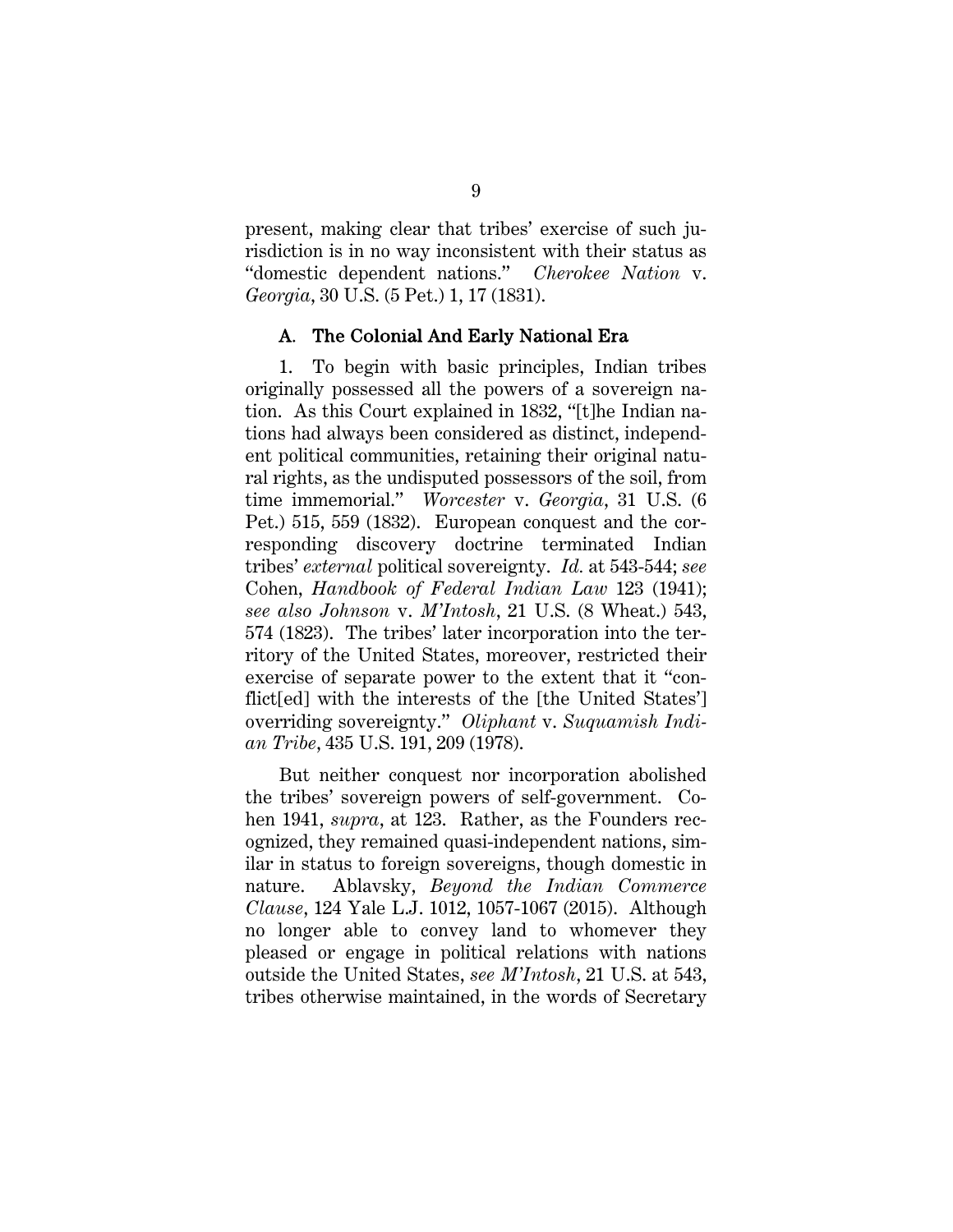of State Thomas Jefferson, "full, undivided and independent sovereignty," centered on their inherent right to govern their own land, *Notes on Cabinet Opinions, 26 February 1793*, *in* 25 *Papers of Thomas Jefferson* 271, 272 (Catanzariti ed., 1992).

2. The earliest treaties between the United States and the tribes reflected this expansive, territorial view of tribal sovereignty. Indeed, the very first treaty between the nascent United States and an Indian tribe, the 1778 Treaty with the Delawares, contemplated that the Delawares would have the power to govern the conduct of non-Indians on Delaware land. The treaty prohibited both parties from "proceed[ing] to the infliction of punishments on the citizens of the other" before "a fair and impartial trial [could] be had by judges or juries of both parties, as near as [could] be to the laws, customs and usages of the contracting parties and natural justice." Treaty with the Delawares art. 4, 7 Stat. 13, 14 (1778). Members of Congress were to "fix" the "mode of such tr[i]als," but "with the assistance of such deputies of the Delaware nation" who were "appointed to act in concert with them." *Id.*

Other treaties executed during the early years of the Republic went further still, expressly securing to the tribes the power to exercise jurisdiction over non-Indians on tribal land. Specifically, these treaties authorized tribes to punish "as they please[d]" any "citizen of the United States" who "attempt[ed] to settle on any of the [tribes'] lands." Treaty with Cherokees art. 5, 7 Stat. 18, 19 (1785); Treaty with Chickasaws art. 4, 7 Stat. 24, 25 (1786); Treaty with the Choctaws art. 4, 7 Stat. 21, 22 (1786); Treaty with the Creeks art. 6, 7 Stat. 35, 36 (1790); *see also* Treaty with the Wyandots, Delawares, Shawnees, Ottawas, Chippewas art. 6, 7 Stat. 49, 52 (1795) (similar).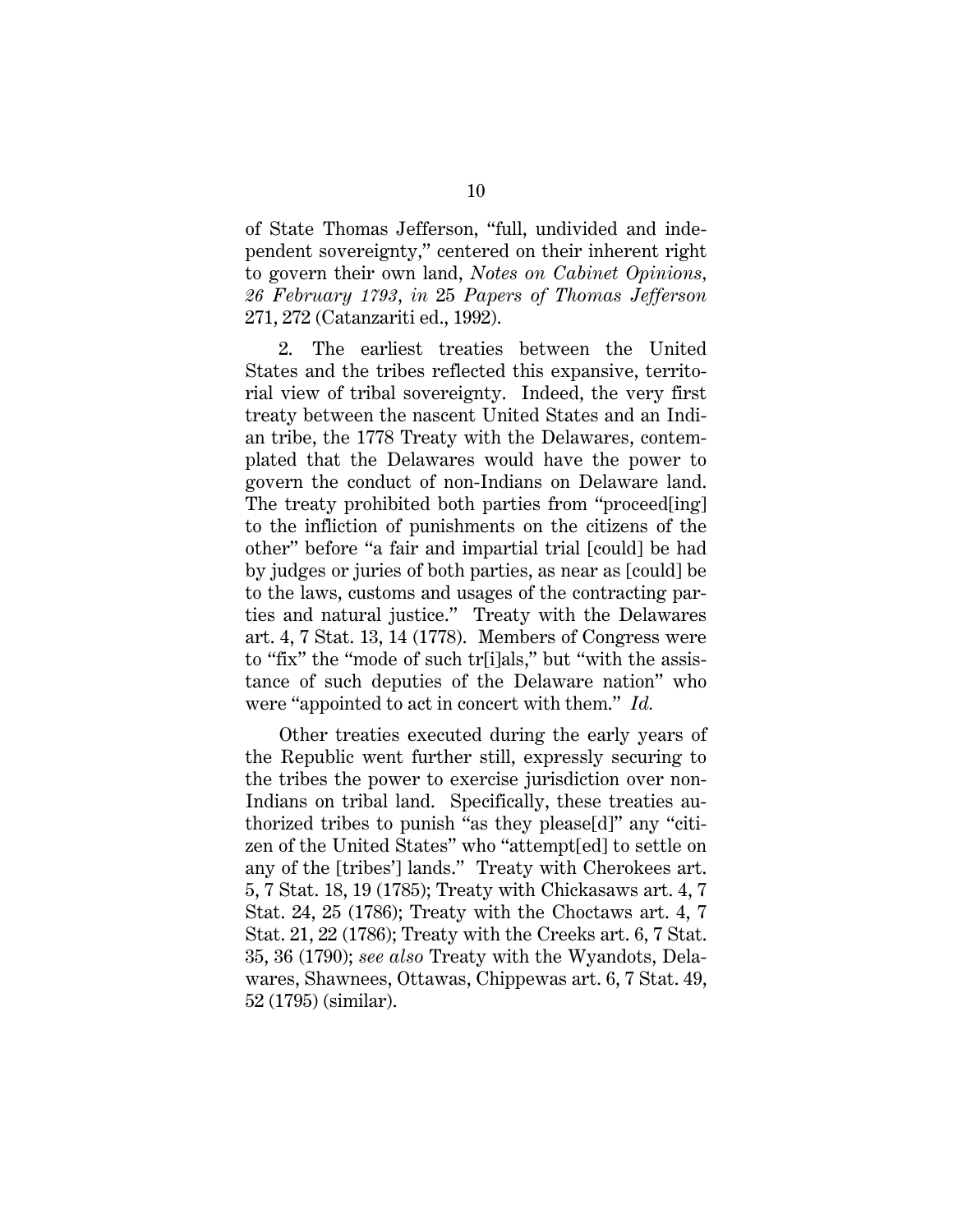Still other treaties from the era encouraged tribal law enforcement on Indian land to ensure that Indians and non-Indians alike maintained the peace and paid their debts. An 1820 treaty with the Choctaw, for instance, pledged two hundred dollars to enable the Choctaw Nation to assemble a police force "so that good order may be maintained, and that all men, *both white and red*, may be compelled to pay their just debts." Treaty with the Choctaws art. 13, 7 Stat. 210,  $213$  (1820) (emphasis added).<sup>2</sup>

3. Early federal recognition of tribes' retained sovereignty on tribal land is likewise reflected in the role of Indian agents, federal officers sent to Indian country to liaise with the tribes on behalf of the federal government. Rather than attempting to impose federal law on Indian land, these envoys sometimes assisted the tribes in administering tribal law over non-Indians. For example, early letters from Benjamin Hawkins, the Indian Agent in Creek Country and an early U.S. senator, reported that the Creeks "vested [him] unanimously with the [e]ntire government of white people among them." Letter from Benjamin Hawkins to James Jackson, Governor of Georgia, Aug. 14, 1800, *in* 1 *Letters, Journals and Writings of Benjamin Hawkins: 1796- 1801*, at 344 (Grant ed., 1980). Hawkins also regarded the Creek's National Council, consisting of both a legislature and judiciary, as the representative government of a unified Creek Nation. Ethridge, *Creek Country: The Creek Indians and Their World* 107 (2003). The National Council attended to affairs such as land cessions and collective debt, and provided a forum for the

<sup>2</sup>  $2$  The United States' reliance on tribal police power continued well into the modern, post-treaty era. *See Annual Report of the Commissioner of the Office of Indian Affairs to the Secretary of Interior* 92 (1890).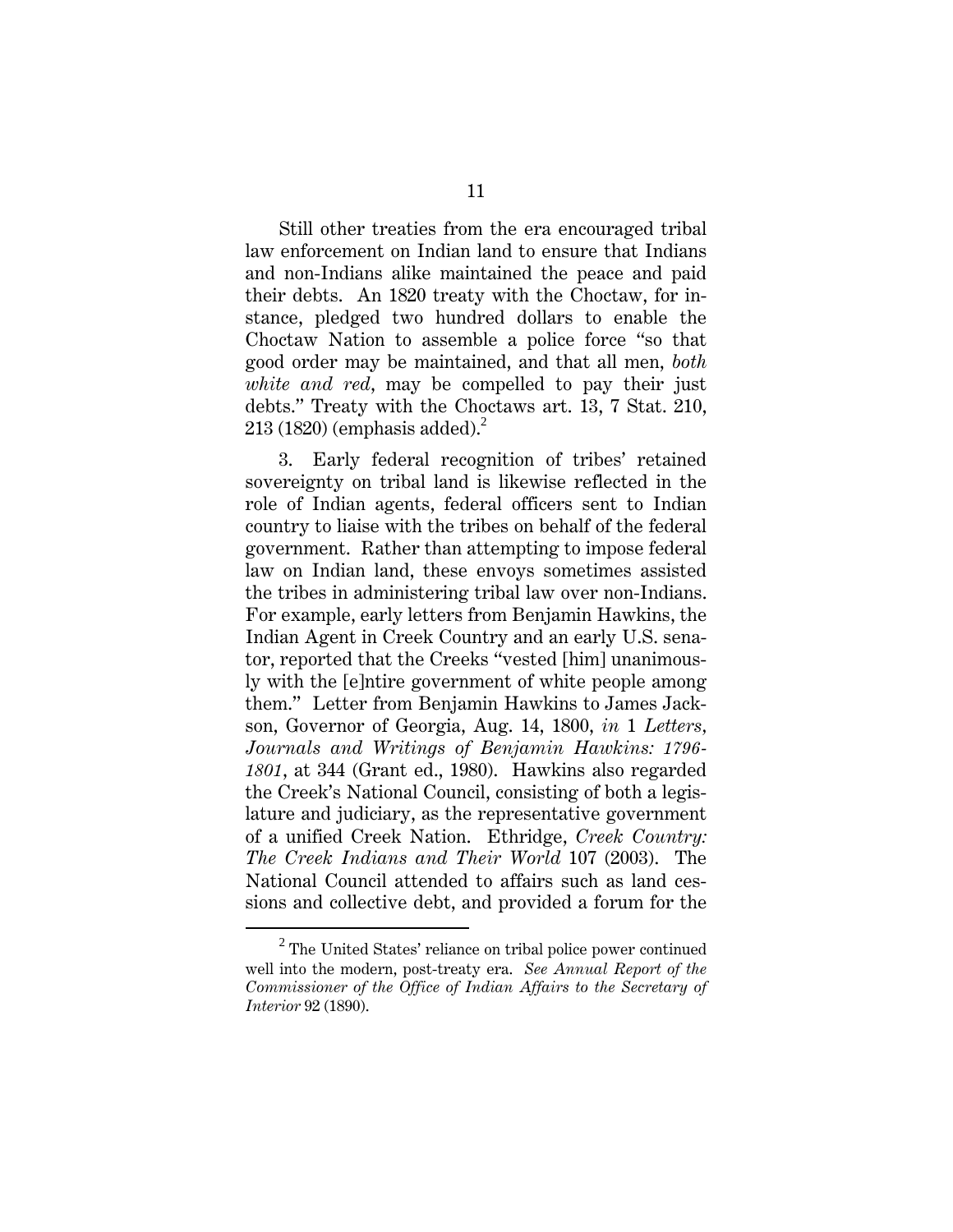resolution of disputes between Indians and between Indian and non-Indian parties. *Id.* at 106-107.

Importantly, Hawkins's reports to his superiors made clear that he understood his authority to adjudicate disputes on Creek land to derive not from the federal government, but from the Creek Nation's sovereign power. Reporting on his work in an 1806 letter to President Thomas Jefferson, Hawkins wrote: "As the Creeks are an independent nation, I shall go [o]n to dispense justice among white and black people according to the authority vested in me by them as heretofore declared and has been customary for ten years … until I am otherwise directed by our government or that Congress can legislate on the subject." Letter from Benjamin Hawkins to Thomas Jefferson, Sept. 13, 1806, *in* 2 *Letters, Journals and Writings of Benjamin Hawkins: 1802- 1816*, at 507-509 (Grant ed., 1980); *see also* Ford, *Settler Sovereignty: Jurisdiction and Indigenous People in America and Australia 1788-1836,* at 61 (2010) (explaining that "Hawkins understood that he exercised delegated Creek jurisdiction, not federal authority" and outlining Hawkins's account of trials involving non-Indians in the Creek National Council).

#### B. The Removal Era

1. Indian tribes' formalized exercise of jurisdiction in part reflected their effort to demonstrate tribal "civilization" in the face of increasingly determined State efforts to dispossess tribes of their land. *See, e.g.*, Garrison, *The Legal Ideology of Removal: The Southern Judiciary and the Sovereignty of Native American Nations* 51-53 (2009)*.* Tribes like the Choctaws, Creeks, and Cherokees created legal systems modeled on the Anglo-American approach, with written constitutions and codes, and formal tribunals including a Supreme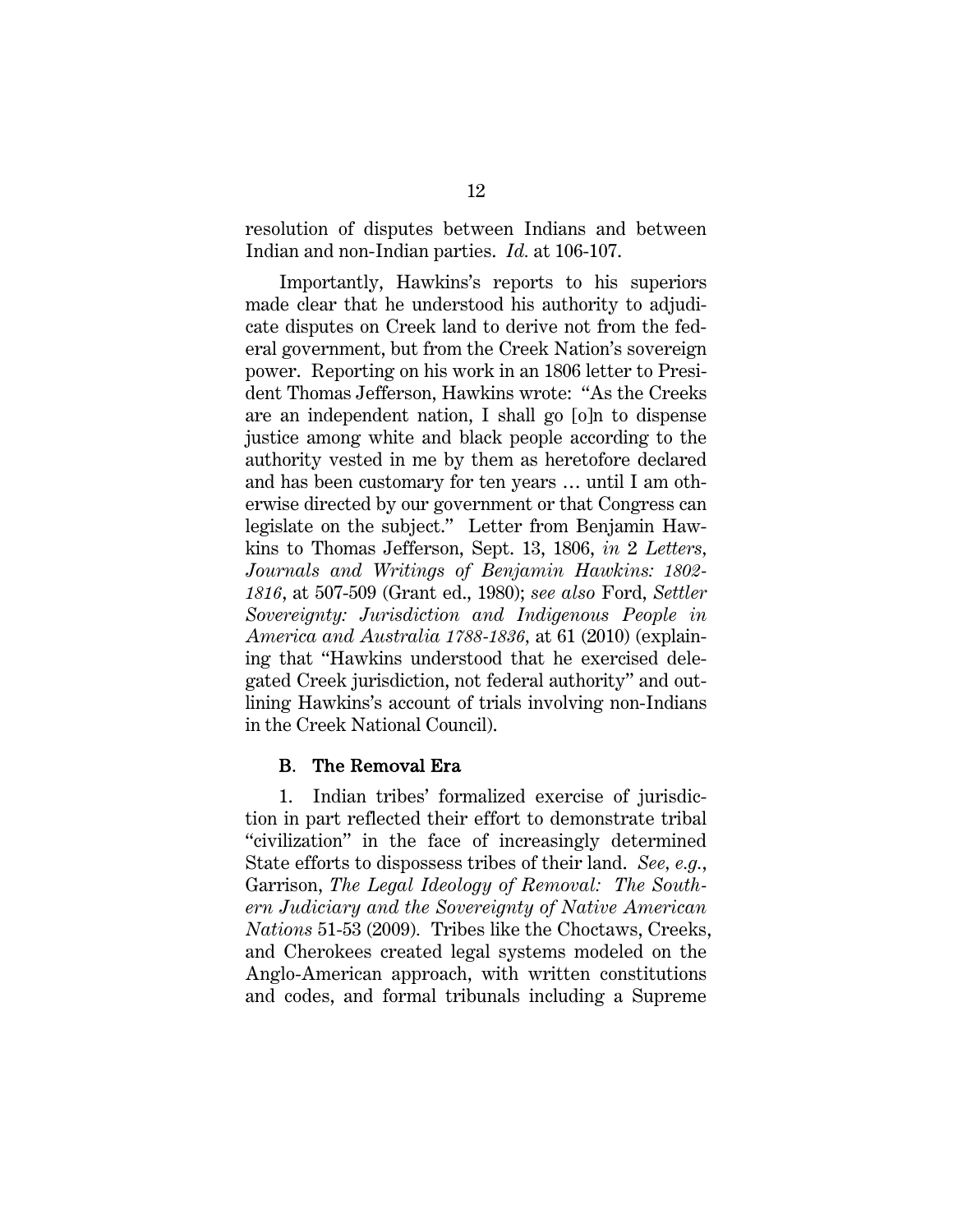Court. *See, e.g.*, Strickland, *Fire and the Spirits: Cherokee Law from Clan to Court* 53-72 (1975); Perdue, *Clan and Court: Another Look at the Early Cherokee Republic*, 24 Am. Indian Q. 562 (2000).

The constitutions of the "Five Civilized Tribes" the Choctaw, Chickasaw, Seminole, Creek, and Cherokee Nations—closely tracked federal and state constitutions, containing, for example, bills of rights that largely reproduced federal and state provisions. Also like their federal and state counterparts, these constitutions frequently distinguished between criminal and civil jurisdiction. *See, e.g.*, Choctaw Const. art. 5, § 13 (1842) (distinguishing between appeals in "capital and criminal cases" and "all civil cases"); Cherokee Const. art. V, § 6 (1839) ("The Judges of the Supreme Court and of the Circuit Courts shall have complete criminal jurisdiction in such cases, and in such manner as may be pointed out, by law"); *id.* art. V, § 11 (providing accused persons the rights to confront witnesses, avoid selfincrimination, and secure a speedy trial by jury in "criminal prosecutions"); Chickasaw Const. art. 6, § 7 (1856) (granting circuit courts original jurisdiction over "all criminal cases" and original jurisdiction over "civil cases" not cognizable in the county courts).

2. Tribes' efforts to fend off State annexation of Indian land were largely in vain. At the insistence of the States, what began after the War of 1812 as negotiated, voluntary migration from eastern States to the western frontier became, in the 1830s under the Jackson administration, forced removal and resettlement of the tribes. *See generally Cohen's Handbook of Federal Indian Law* 41-51 (Newton et al. eds., 2012). Nonetheless, the United States continued to recognize tribes' right to self-government, including jurisdiction over certain non-Indians. In the House Report on the 1834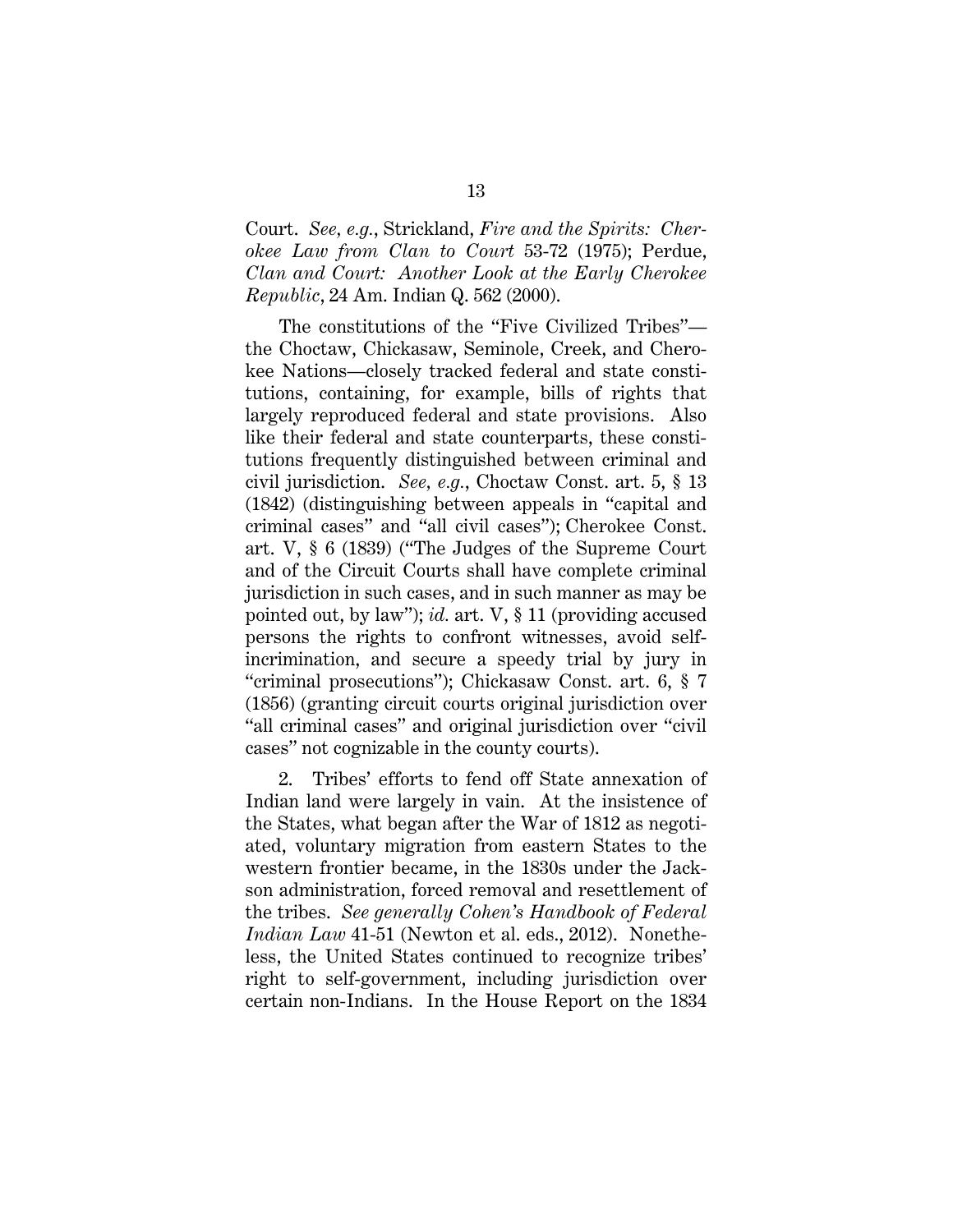Western Territory Act, a bill that proposed to establish an Indian territory with a Native government, Congress explained:

The right of self-government is secured to each tribe, with jurisdiction over all persons and property within its limits, subject to certain exceptions, founded on principles somewhat analogous to the international laws among civilized nations. Officers, and persons in the service of the United States, and persons required to reside in Indian country by treaty stipulations, must necessarily be placed under the protection, and subject to the laws of the United States…. [But] [a]s to those persons not required to reside in the Indian country, who voluntarily go there to reside, they must be considered as voluntarily submitting themselves to the laws of the tribes.

H.R. Rep. No. 23-474, at 18 (1834). The report thus recognized that tribes exercised territorial jurisdiction over "persons … within [their] limits," including civil jurisdiction over non-Indians who voluntarily associated with the tribes. Indeed, even with respect to criminal jurisdiction, the report noted that where such authority had not been expressly removed, it was "rather of courtesy than of right that [the United States] undert[ook] to punish crimes committed in [Indian] territory by and against [U.S.] citizens." *Id.* at 13.<sup>3</sup>

<sup>3</sup>  $3$  Congress did not ultimately pass the Western Territory Act, but this Court has relied on the 1834 House Report as an indication of Congress's contemporaneous view of tribal jurisdiction. *See Oliphant*, 435 U.S. at 202 (noting that the bill did not contemplate tribes' exercising "criminal jurisdiction over United States officials and citizens traveling through the area").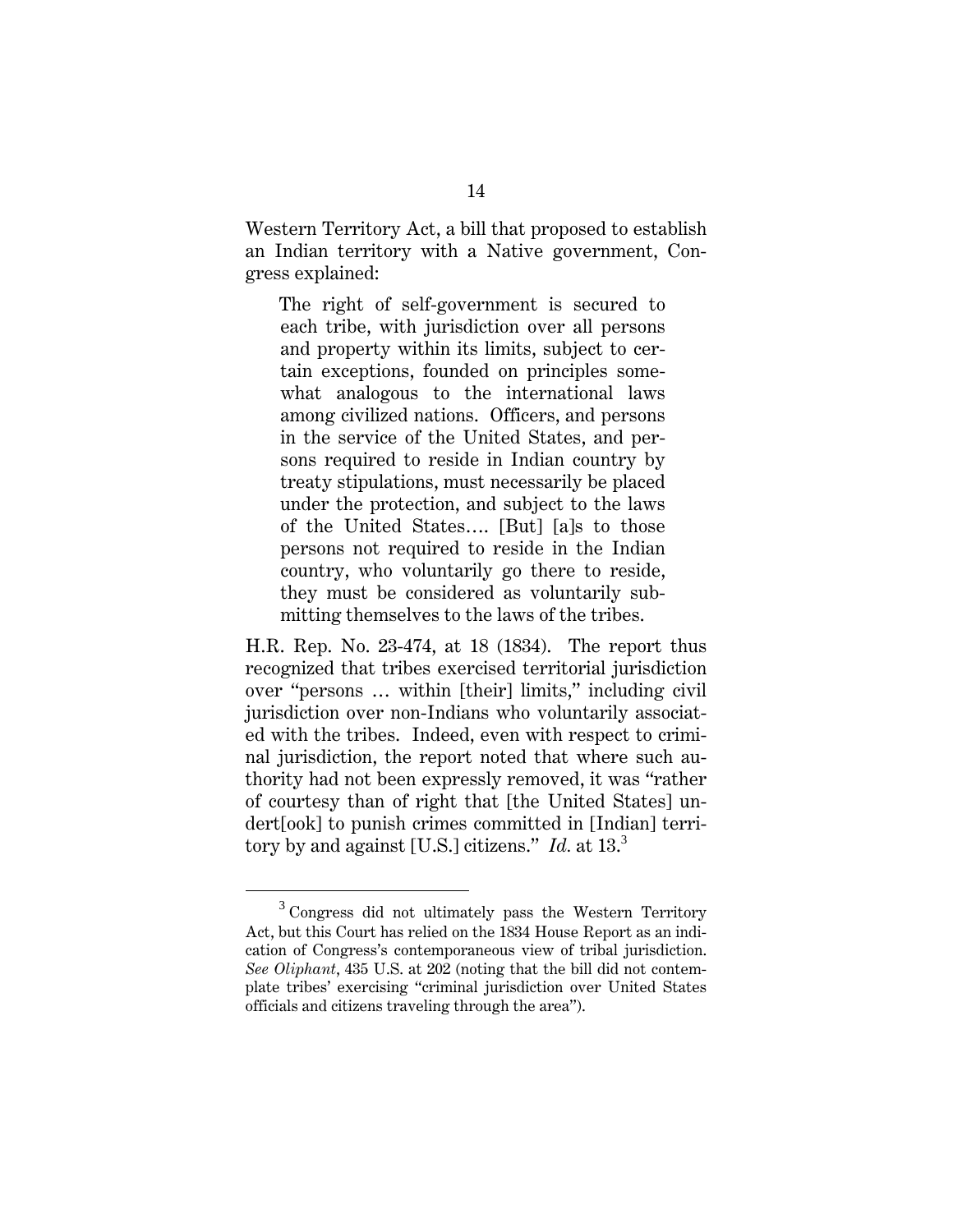Similarly, in *Johnson* v. *M'Intosh*, 21 U.S. (8 Wheat.) 543 (1823), this Court confirmed tribes' jurisdiction over non-Indians who voluntarily resided in tribal territory. The Court concluded in *M'Intosh* that Indians held a "title of occupancy" in their lands, subject to right of first refusal in the United States. *Id.* at 592. The tribes remained free to create property rights in non-Indians on tribal land through application of tribal law. But as the Court made clear, a non-Indian "who purchases lands from the Indians, within their territory, incorporates himself with them, so far as respects the property purchased; holds their title under their protection, and subject to their laws." *Id.* at 593. "If [the tribe] annul[s] the grant," the Court explained, "we know of no tribunal which can revise and set aside the proceeding." *Id.*

3. The tribes themselves also acted on this right of self-government by establishing requirements for entry into and conduct on tribal land, and by enforcing those requirements against non-Indians.

For example, tribes frequently imposed licensing requirements for non-Indians seeking employment on tribal land. Beginning in 1836, for instance, the Choctaws required "white citizens of the United States" who "wish[ed] to remain in the Nation under employ of any [Tribe member]" to "procur[e] permission in writing from the Chief or United States Agent."<sup>4</sup> Later Choctaw laws also required non-Indian traders to submit a bond to the Choctaw court and required non-Indian workers to submit an application to the tribal

 $\overline{4}$  $4$  An Act requiring white men who wish to work in the Nation to obtain a written permit from the Chief or the Agent (1836), *reprinted in Constitution and Laws of the Choctaw Nation, Together with the Treaties of 1855, 1865, and 1866,* at 72 (1869).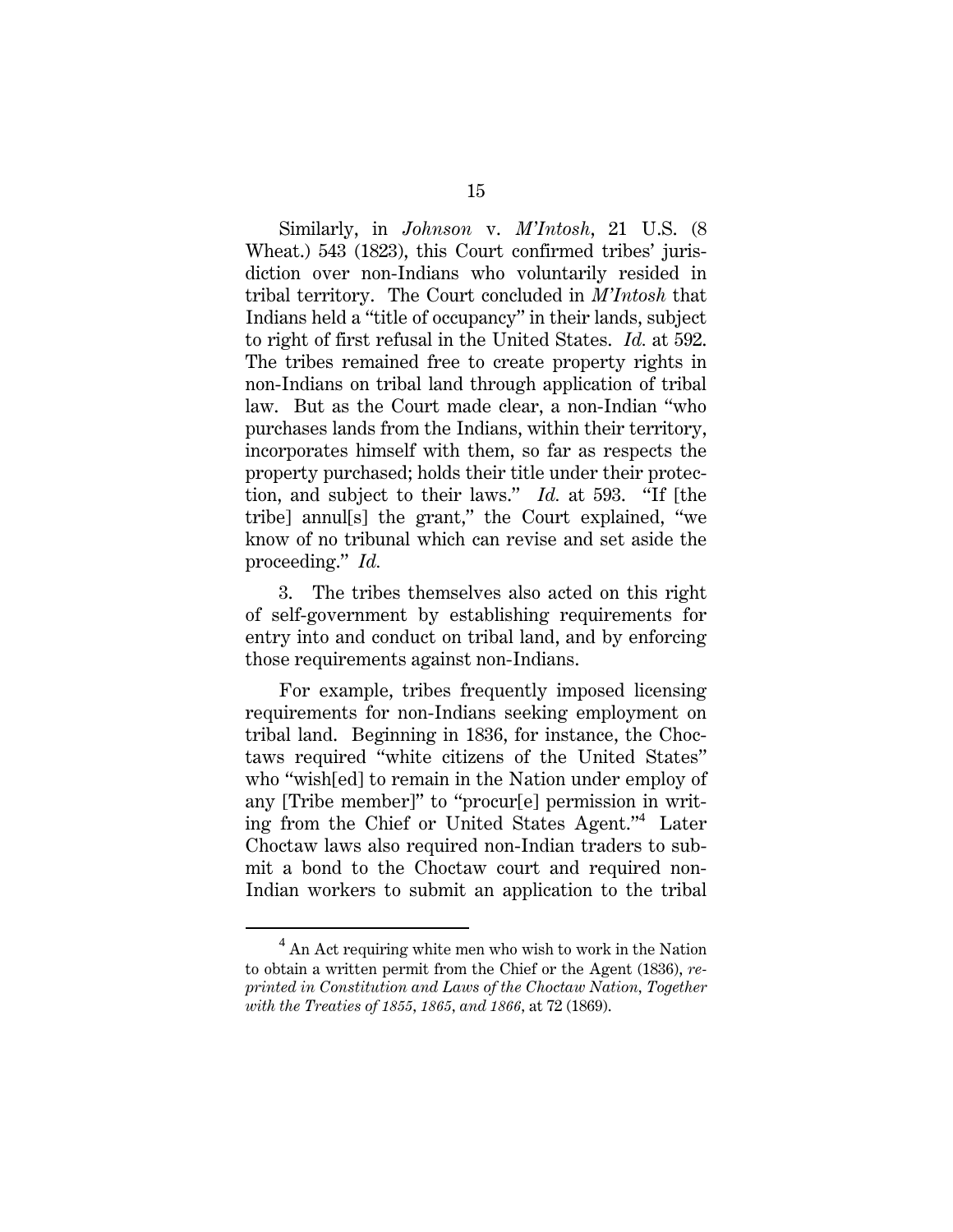court for review.<sup>5</sup> This permitting system persisted for decades. In 1890, the Report of the Commissioner of Indian Affairs explained that "[e]ach of the five [civilized] nations has its distinct permit system," requiring "[a]ll noncitizens who labor in the Territory" to pay "a permit tax varying from \$2.60 to \$12 per annum." *Annual Report of the Commissioner of the Office of Indian Affairs to the Secretary of Interior* 91 (1890).

Non-Indians were also required to secure permits before being allowed to marry tribal members. Providing that "jurisdiction of [its] civil laws should be exercised over all persons whatever," the Osage Nation, for example, required any U.S. citizen seeking to marry an Osage woman to "apply[] for a license" from the National Council, and upon receipt of such license, to pay the clerk of the Council "the sum of twenty dollars" and to swear "an oath to support the Constitution and abide by the laws of the Osage Nation." Osage Nation Const. art. IX, § 1, *reprinted in Treaties and Laws of the Osage Nation, as passed to November 26, 1890*, at 51, 90 (1895).

Other tribal regulations either prohibited non-Indians from engaging in particular activities or subjected certain activities to steep tariffs. The Choctaws, for instance, prohibited any "white man who ha[d] not

 $\frac{1}{5}$  $<sup>5</sup>$  An Act regulating the granting of permits to trade, expose</sup> goods, wares or merchandise, for sale within the Choctaw Nation, and to reside within the same, and for other purposes (1867), *reprinted in Reports of Committees of the Senate of the United States for the First Session of the Forty-Ninth Congress 1885-'86,*  at 595 (1886); *see also* An Act to amend An Act in relation to hiring White Men (1868), in *General Laws of the Legislature of the Chickasaw Nation (1867, 1868, 1869 & 1870)*, ch. XLIX, at 28 (1871) ("[T]he clerk shall receive from the white man, registered, one dollar, for which the clerk shall give his certificate to the white man so registered, which receipt shall be good evidence to the officers that said white man has been registered according to law.").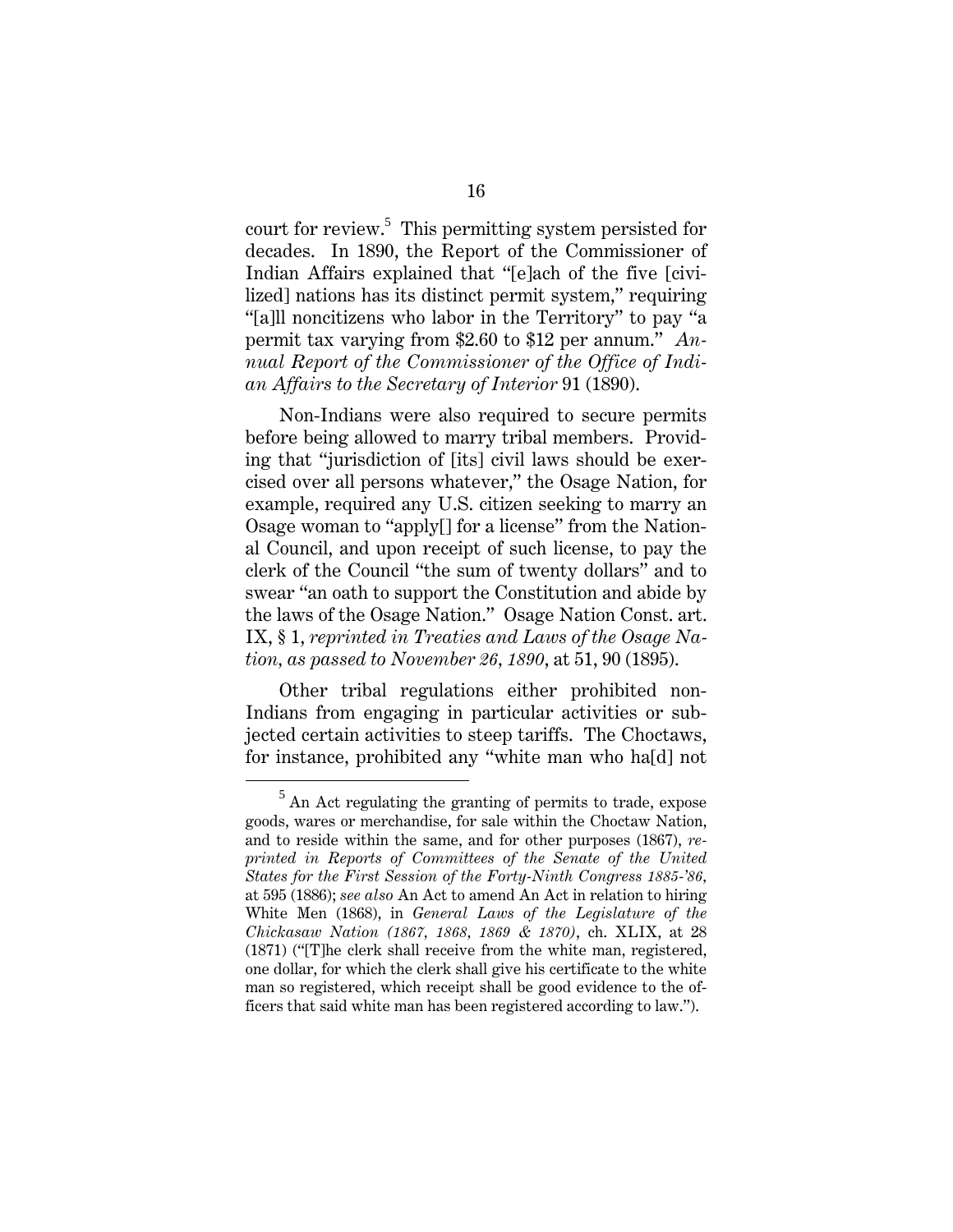married a native of [the Choctaw] Nation" from ever "rais[ing] any stock within the limits of th[e] Nation." An act prohibiting white men to raise any stock in the Nation (1849), *reprinted in Constitution and Laws of the Choctaw Nation*, *supra* n.4, at 103. And the Muskokee tribe demanded that all non-Indian traders "pay a tax of one hundred dollars (\$100) for each and every trading house." Muskokee Nation Civil Code § 10 (1867), *reprinted in Constitution and Civil and Criminal Code of the Muskokee Nation* 11 (1868).

These regulatory regimes reflect tribes' power, even at its nineteenth-century nadir, to enforce their laws against non-Indians on tribal land. *See Crabtree* v. *Madden*, 54 F. 426, 429 (8th Cir. 1893) (recognizing that where Creek tribe had "lawful authority to impose [a permit tax], it had equal power to prescribe the remedies and designate the officers to collect it"); *Hamilton*  v. *United States*, 42 Ct. Cl. 282, 287 (1907) ("The claimant by applying for and accepting a license to trade with the Chickasaw Indians, and subsequently acquiring property within the limits of their reservation, subjected the same to the jurisdiction of their laws."); *cf. Strate*  v. *A-1 Contractors*, 520 U.S. 438, 453 (1997) ("[W]here tribes possess authority to regulate the activities of nonmembers, civil jurisdiction over disputes arising out of such activities presumptively lies in the tribal courts." (internal quotation marks and brackets omitted)).

#### C. The Post-Civil War Era

1. Reconstruction-era treaties between the United States and Indian tribes demonstrate the same respect for tribal jurisdiction on tribal land. An 1866 treaty with the Cherokees, for example, expressly confirmed Cherokee jurisdiction over civil disputes arising on tribal land and involving nonmembers. It provided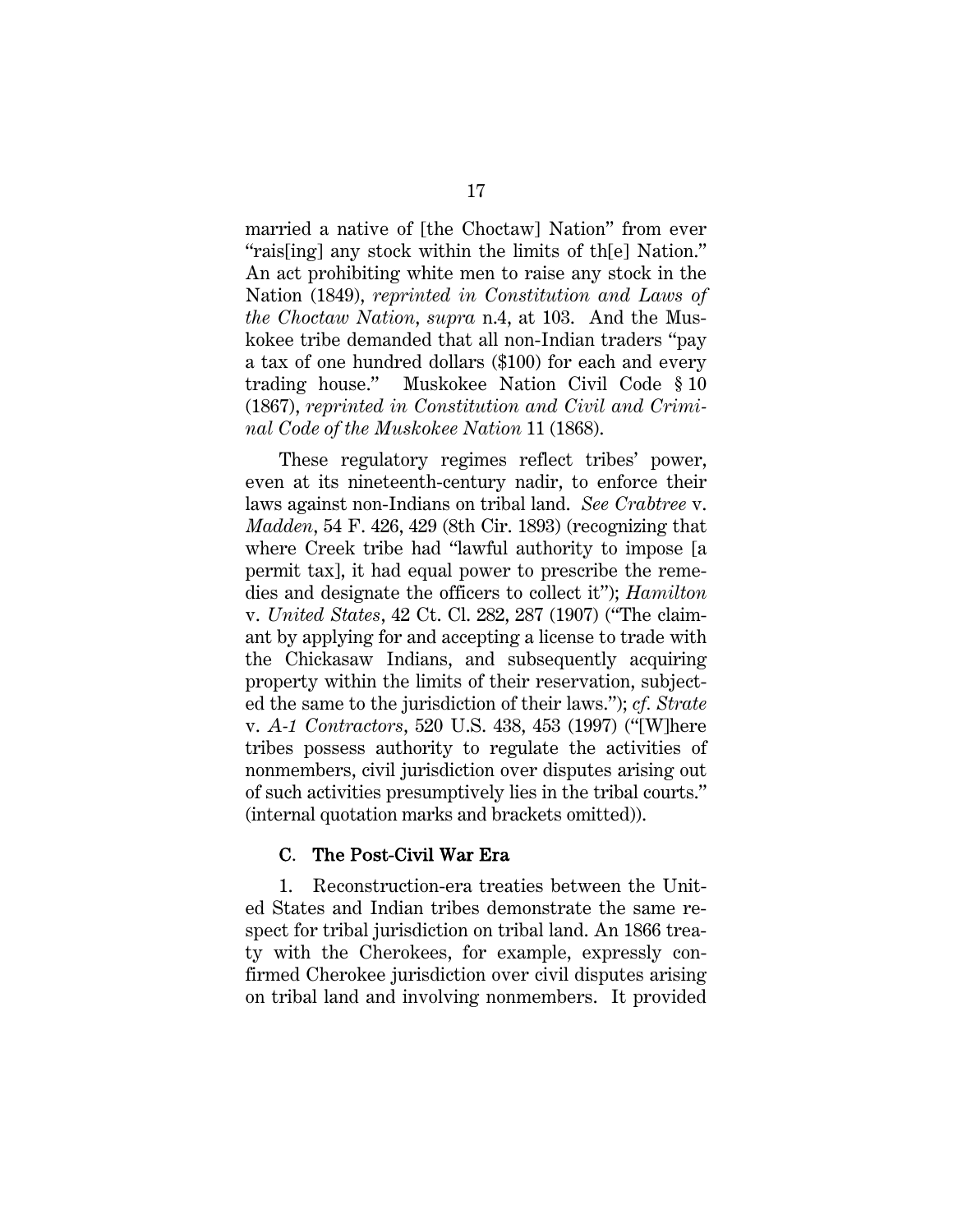that "the judicial tribunals of the nation shall be allowed to retain exclusive jurisdiction in all civil and criminal cases arising within their country in which members of the nation, by nativity or adoption, shall be the only parties, *or where the cause of action shall arise in the Cherokee nation*." Treaty with the Cherokee Indians art. 13, 14 Stat. 799, 803 (1866) (emphasis added).

Similarly, 1866 treaties with the Choctaws, Chickasaws, and Seminoles endorsed the establishment of a multi-nation Indian government for Indian territory with judicial power extending to "persons other than Indians." Treaty with the Choctaws and Chickasaws, art. 4, 14 Stat. 769, 772 (1866); Treaty with the Seminole Indians art. 7, 14 Stat. 755, 758-759 (1866). Both treaties recognized a "council, consisting of delegates elected by each nation" with "power to legislate upon all … subjects and matters pertaining to the intercourse and relations of the Indian tribes and nations resident in the said territory, the arrest and extradition of criminals … escaping from one tribe to another, the administration of justice between members of the several tribes of the said territory, and *persons other than Indians and members of said tribes or nations*." *Id.* (emphasis added); *see also Hamilton*, 42 Ct. Cl. at 285-286 (recognizing that pursuant to 1866 Treaty with Choctaws and Chickasaws, Chickasaw Tribe had authority to enact eminent domain legislation taking non-Indian property within the reservation for tribal purposes).

2. In the 1870s and 1880s, an assimilationist ideology, which aimed to "civilize" Indians, began to dominate federal Indian policy. During that time, the Bureau of Indian Affairs helped to create a tribal law enforcement regime for certain reservations, including tribal police forces and judicial tribunals known as the Courts of Indian Offenses. In part, the BIA's purpose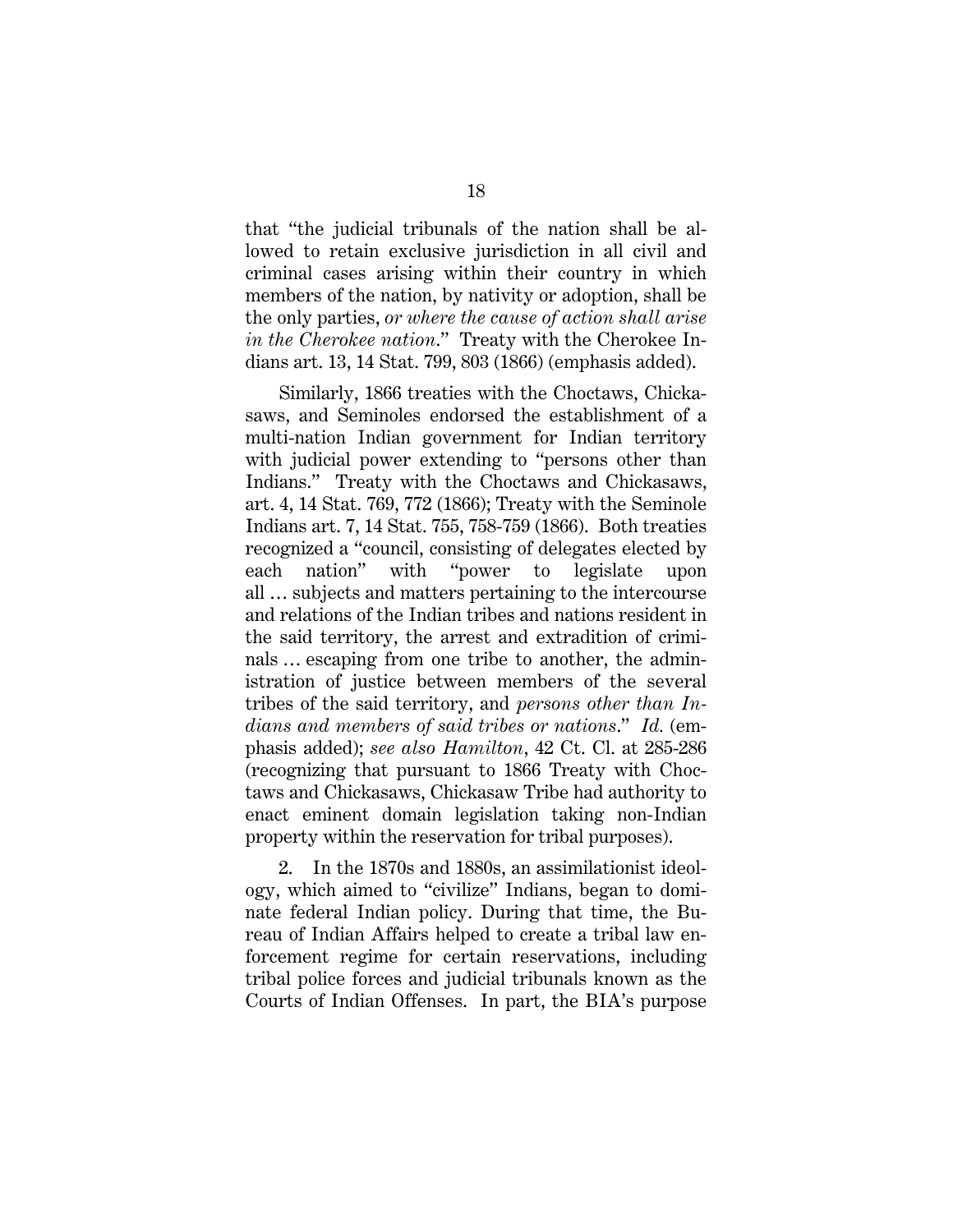was to integrate Indians into the dominant American culture. *See* Hagan, *Indian Police and Judges: Experiments in Acculturation and Control* 107-110 (1966).

In practice, however, the courts—which were staffed by tribal members appointed by Indian agents—applied a blend of customary tribal law and federal regulation. *See, e.g.*, Institute for Government Research, *The Problem of Indian Administration* 769- 772 (Merriam ed., 1928) (noting that proceedings were largely in Native languages and decisions relied "upon that subtle quality of the mind called common sense and upon an understanding of the current native ideas of property and justice"); Hagan, *supra,* at 42-44, 109-110, 118-120. Indeed, although the source of authority for the Court of Indian Offenses was debated, the Solicitor of the Interior concluded that the "better" view was that the courts "derive their authority from the tribe[s], rather than from Washington." *Powers of Indian Tribes,* 55 Interior Dec. 14, 64 (1934) (citation omitted); *see also id.* (noting that the BIA's role in establishing these courts "cannot be held to have impaired tribal authority in the field of law and order").<sup>6</sup> While most of the courts' docket consisted of criminal prosecutions of tribal members, Department of Interior regulations provided that these courts would also have jurisdiction over "civil suits where Indians are parties

<sup>6</sup>  $6$  Contrary to Dollar General's assertion (at 51 n.34), then, these courts were not merely federal instrumentalities that have no relevance to the jurisdiction of tribal courts. Indeed, in *Williams*, holding that exclusive jurisdiction over a collection action by a non-Indian who ran a store on the Navajo Reservation lay in the Navajo Courts of Indian Offenses, this Court reasoned that "to allow the exercise of state jurisdiction here would undermine the authority of the tribal courts over Reservation affairs *and hence would infringe on the right of the Indians to govern themselves.*" 358 U.S. at 223 (emphasis added).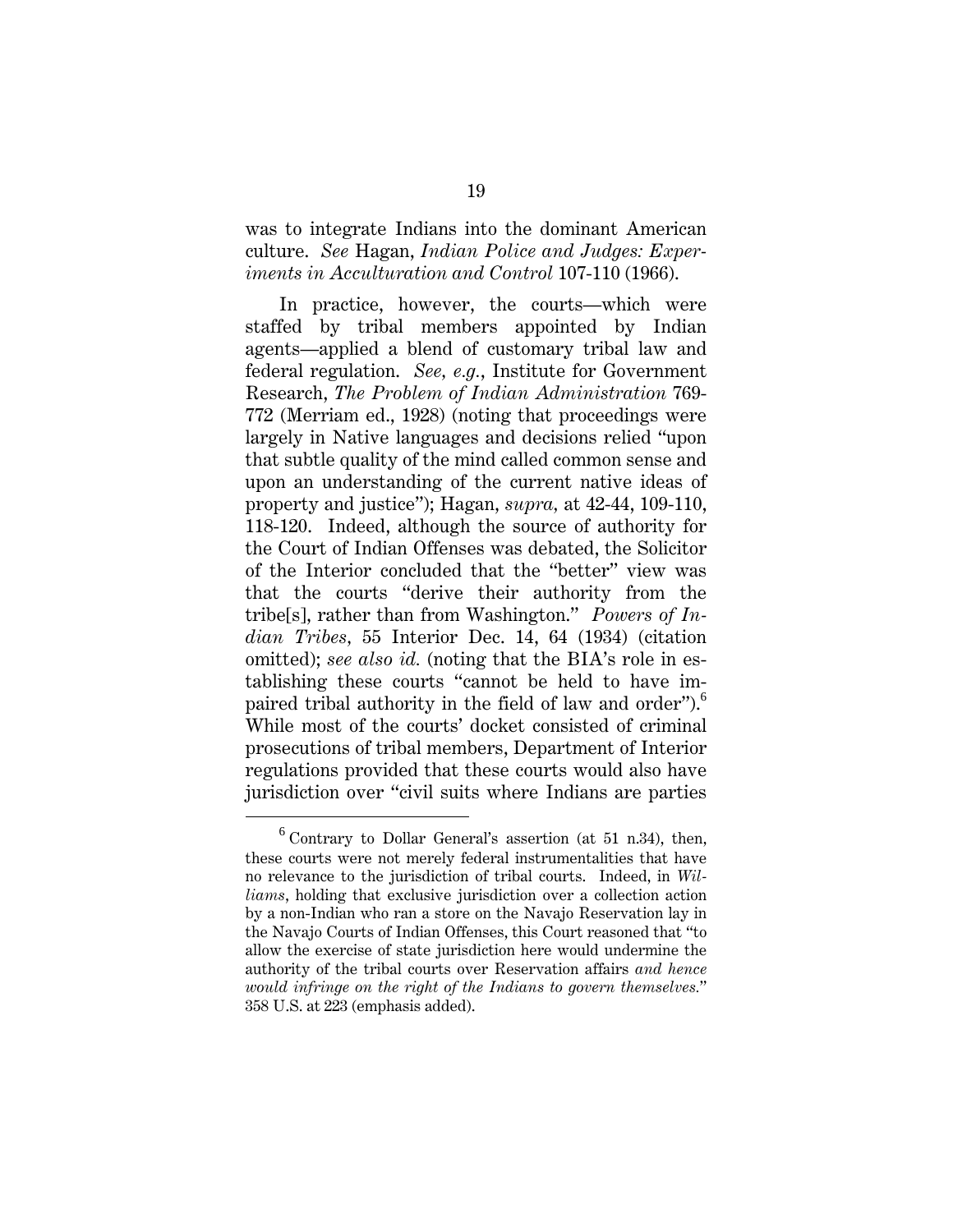thereto," without conditioning civil jurisdiction over nonmembers on consent. Dep't of Interior, Office of Indian Affairs, *Rules Governing the Court of Indian Offenses* 7 (1883). The regulations further provided, "The civil jurisdiction of such court shall be the same as that of a Justice of the Peace in the State or Territory where such a court is located." *Id.*<sup>7</sup>

Throughout the nineteenth century, then, tribal police, councils, and courts asserted jurisdiction over non-Indians. Reflecting on this established practice, the Solicitor for the Department of the Interior explained in 1934 that "[s]uch jurisdiction continues to this day, save as it has been expressly limited by the acts of a superior government." *Powers of Indian Tribes*, 55 Interior Dec. at 57. Indeed, the Solicitor noted, "attempts of the States to exercise jurisdiction over offenses between Indians*, or between Indians and whites, committed on an Indian reservation*, have been held invalid usurpation[s] of authority." *Id.* (emphasis added).

#### II. TRIBES HAVE NEVER BEEN DIVESTED OF CIVIL JURIS-DICTION OVER NON-INDIANS ON TRIBAL LAND

As the Solicitor explained in 1934, "[p]erhaps the most basic principle of all Indian law" is that the powers of an Indian tribe "are not, in general, delegated powers granted by express acts of Congress, but rather

 $\overline{7}$  $\sigma$ <sup>T</sup> These courts' jurisdiction over nonmembers was later limited to cases in which the nonmembers consented, but in 2008, recognizing that the consent requirement "unnecessarily diminished civil jurisdiction of [the Court of Indian Offenses]," the BIA reversed course, making clear that the limitation was not inherent in tribal jurisdiction. *See* 73 Fed. Reg. 39,857 (July 11, 2008). Today the Courts of Indian Offenses have jurisdiction over any civil controversy arising on tribal land in which "[t]he defendant is an Indian" or "*at least one party is an Indian*." 25 C.F.R. § 11.116(a) (emphasis added).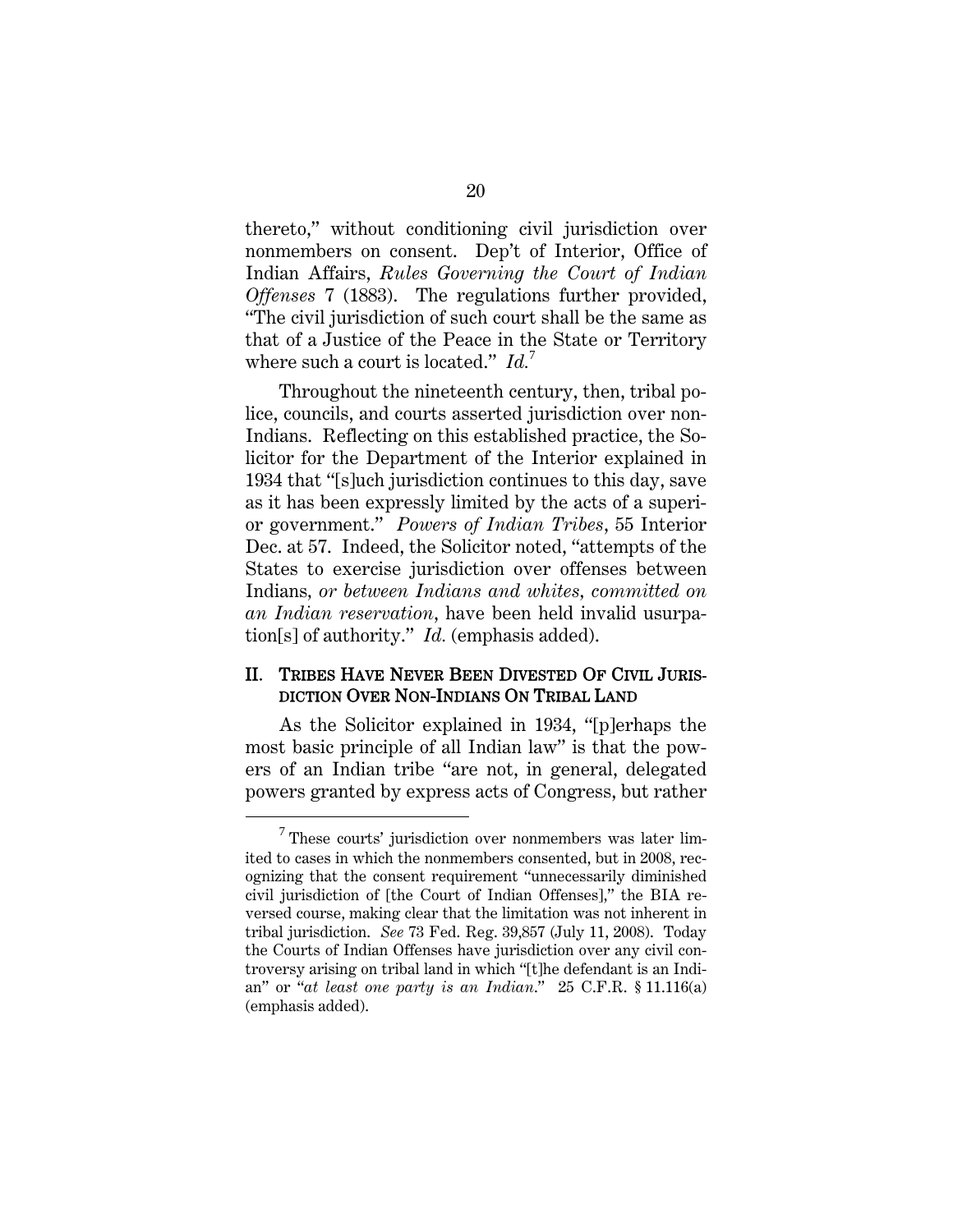inherent powers of a limited sovereignty which has never been extinguished." *Powers of Indian Tribes*, 55 Interior Dec. at 19; *see also Talton* v. *Mayes*, 163 U.S. 376, 383-385 (1896) (the Cherokees' "powers of local government" are not "federal powers arising from and created by the Constitution," but existed "prior to … the Constitution"). "[U]nless and 'until Congress acts, the tribes retain' their historic sovereign authority," *Michigan* v. *Bay Mills Indian Community*, 134 S. Ct. 2024, 2030 (2014), so "the proper inference from silence … is that the sovereign power … remains intact." *Merrion* v. *Jicarilla Apache Tribe*, 455 U.S. 130, 148 n.14 (1982). As discussed above, and as this Court has already recognized, that retained sovereignty has long included jurisdiction over non-Indians in civil disputes arising on tribal land, and stemming from consensual relationships between tribal members and nonmembers. *See supra* Part I; *see also, e.g.*, *Montana* v. *United States*, 450 U.S. 544, 565-566 (1981); *Strate*, 520 U.S. at 449, 453; *Iowa Mut. Ins. Co.* v. *LaPlante*, 480 U.S. 9, 15 (1987); *National Farmers Union Ins. Co.* v. *Crow Tribe of Indians*, 471 U.S. 845, 855-857 (1985); *Williams* v. *Lee*, 358 U.S. 217, 223 (1959).

Dollar General contends that the federal government has never expressly *granted* tribes the power to exercise civil jurisdiction over nonmembers, and points to a handful of treaty and statutory provisions that it claims reflect a recognition that tribes lack such authority. But the relevant question is whether the federal government has *withdrawn* such power, *see, e.g.*, *Bay Mills*, 134 S. Ct. at 2030, and the historical record shows that it has not.

1. Dollar General's reliance on the 1830 Treaty with the Choctaws is misplaced. To be sure, while otherwise guaranteeing the tribe broad powers of self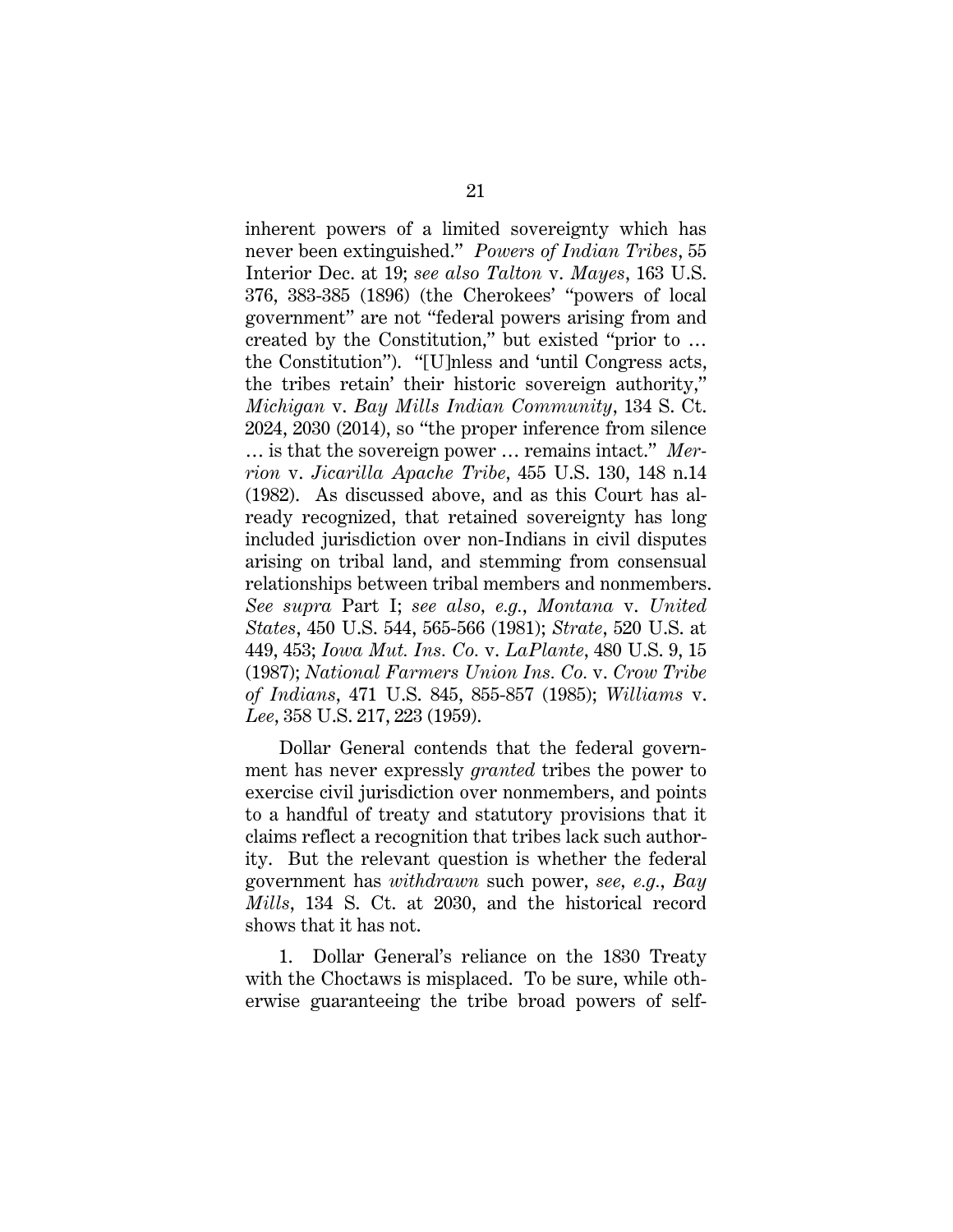government, the Treaty indicates that the Choctaw tribal courts had no *criminal* jurisdiction over non-Indians. *See Oliphant*, 435 U.S. at 197 (noting that "at the conclusion of th[e] treaty[, the Choctaws] '*express*[*ed*] *a wish* that Congress may grant to the Choctaws the right of punishing by their own laws any white man who shall come into their nation, and infringe any of their national regulations'" (quoting Treaty of Dancing Rabbit Creek art. 4, 7 Stat. 333, 333-334 (1830) ("1830 Treaty") (emphasis added)).

But as the United States recognized, the 1830 Treaty did *not* limit the Choctaws' *civil* jurisdiction over nonmembers. Analyzing the 1830 Treaty in an 1855 opinion, Attorney General Cushing noted that "among the provisions … are several of a very significant character having *exclusive* reference to the question of criminal jurisdiction." 7 Op. Att'y Gen. 174, 178  $(1855)$  (emphasis added). $8$  The United States, Cushing explained, had "retained the criminal jurisdiction as relates to citizens of the United States, and by act of Congress have provided for its exercise within the Choctaw nation; *but they did not reserve by treaty the* 

<sup>8</sup> <sup>8</sup> Although the particular dispute at issue in this opinion concerned a white man who had married into the Choctaw tribe, Cushing's analysis was not, contrary to Dollar General's suggestion (at 27 n.26), so limited. *See* 7 Op. Att'y Gen. at 178-184; *National Farmers*, 471 U.S. at 854 (recognizing that Cushing's opinion distinguished "between civil and criminal jurisdiction" generally). Nor—and again contrary to Dollar General's characterization—did Cushing conclude that tribal courts lacked civil jurisdiction over non-Indians "trading with the Indians, or sojourning among them." *See* Pet. Br. 27 n.26 (quoting 7 Op. Att'y Gen at 186). Rather, Cushing merely clarified that his opinion was "not intended … to impair the jurisdiction of Indian agents," a regulatory authority mandated by federal statute, "in regard to" such persons. 7 Op. Att'y Gen. at 186.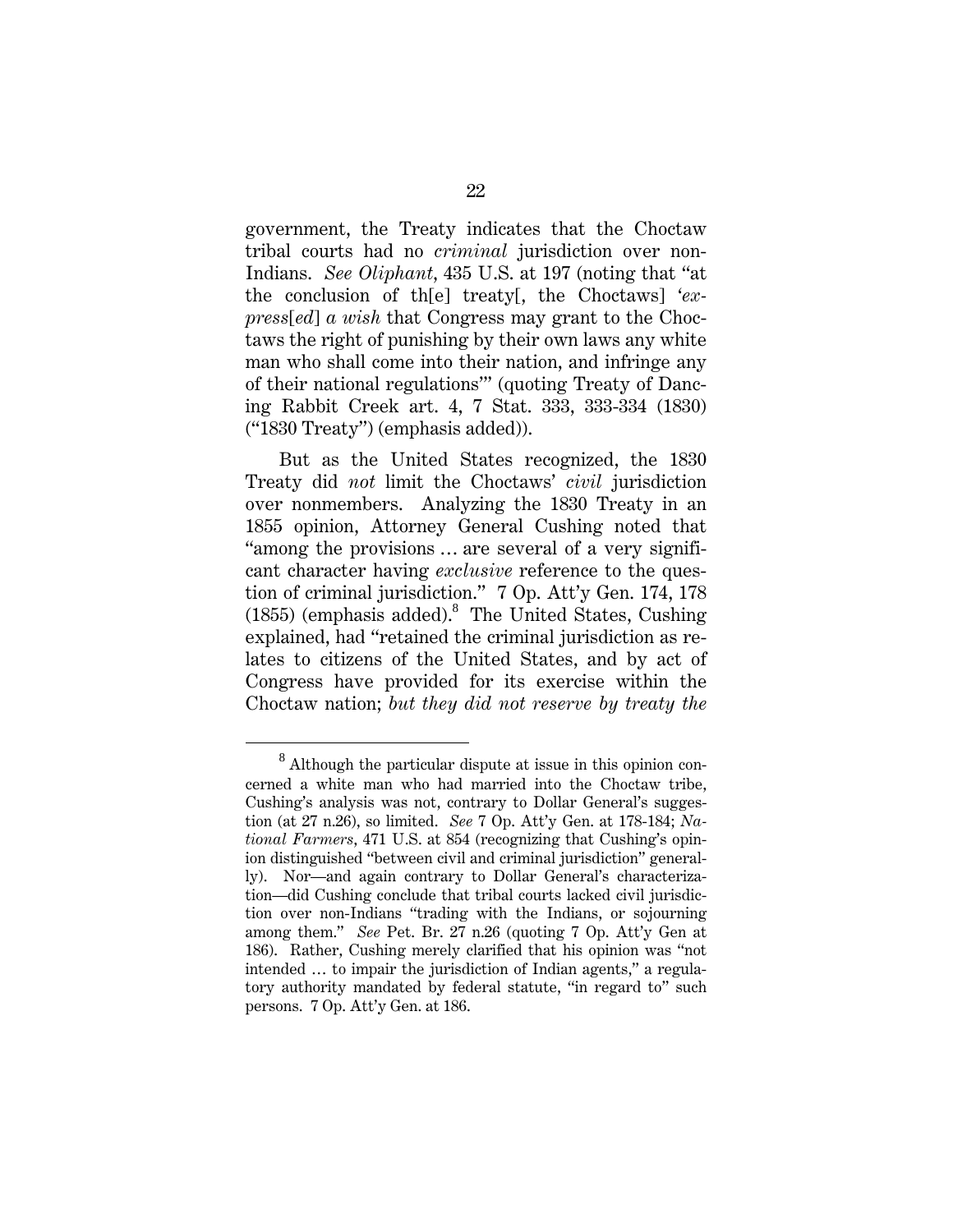*civil jurisdiction, nor have they assumed it by act of Congress*." *Id.* at 184 (emphasis added). Indeed, he asked, "[c]an there be anything more explicit?" *Id.* at 180. Congress "has legislated, in so far as it saw fit, by taking jurisdiction in criminal matters, and omitting to take jurisdiction in civil matters." *Id.*; *see also National Farmers*, 471 U.S. at 854 ("[T]here is no … legislation granting the federal courts jurisdiction over civil disputes between Indians and non-Indians that arise on an Indian reservation."); Cohen, *Handbook of Federal Indian Law* 254 (1982) ("Congress's failure to regulate civil jurisdiction in Indian country suggests both that there was no jurisdictional vacuum to fill and that Congress was less concerned with tribal civil, non-penal jurisdiction over non-Indians than with tribal jurisdiction over the personal liberty of non-Indians.").<sup>9</sup>

2. Indeed, the only authorities Dollar General cites that seemingly did withdraw tribal civil jurisdiction over non-Indians, two treaties from the 1850s, constituted the exception rather than the rule. *See* Pet. Br. 26-27 (citing Treaty with the Choctaws and Chickasaws art. 7, 11 Stat. 611, 612-613 (1855) ("1855 Treaty") (excepting from tribal jurisdiction "all white persons, with their property, who are not, by adoption or otherwise, members" of the tribe, without distinguishing between criminal and civil jurisdiction); Treaty with the

<sup>9</sup> <sup>9</sup> An 1834 opinion by Attorney General Butler likewise concluded that the Choctaws "ha[d] neither jurisdiction nor authority to pronounce and execute a sentence of death upon a slave of a white man residing among them." 2 Op. Att'y Gen. 693 (1834). Again, however, Cushing's later opinion noted that the 1834 case concerned only the *criminal* jurisdiction—not the civil jurisdiction—of the Choctaw nation. "Nothing in the premises of this [earlier] opinion, nor in its conclusion," Cushing recognized, speaks to the authority of tribal courts to adjudicate *civil* disputes involving non-Indians. 7 Op. Att'y Gen. at 184.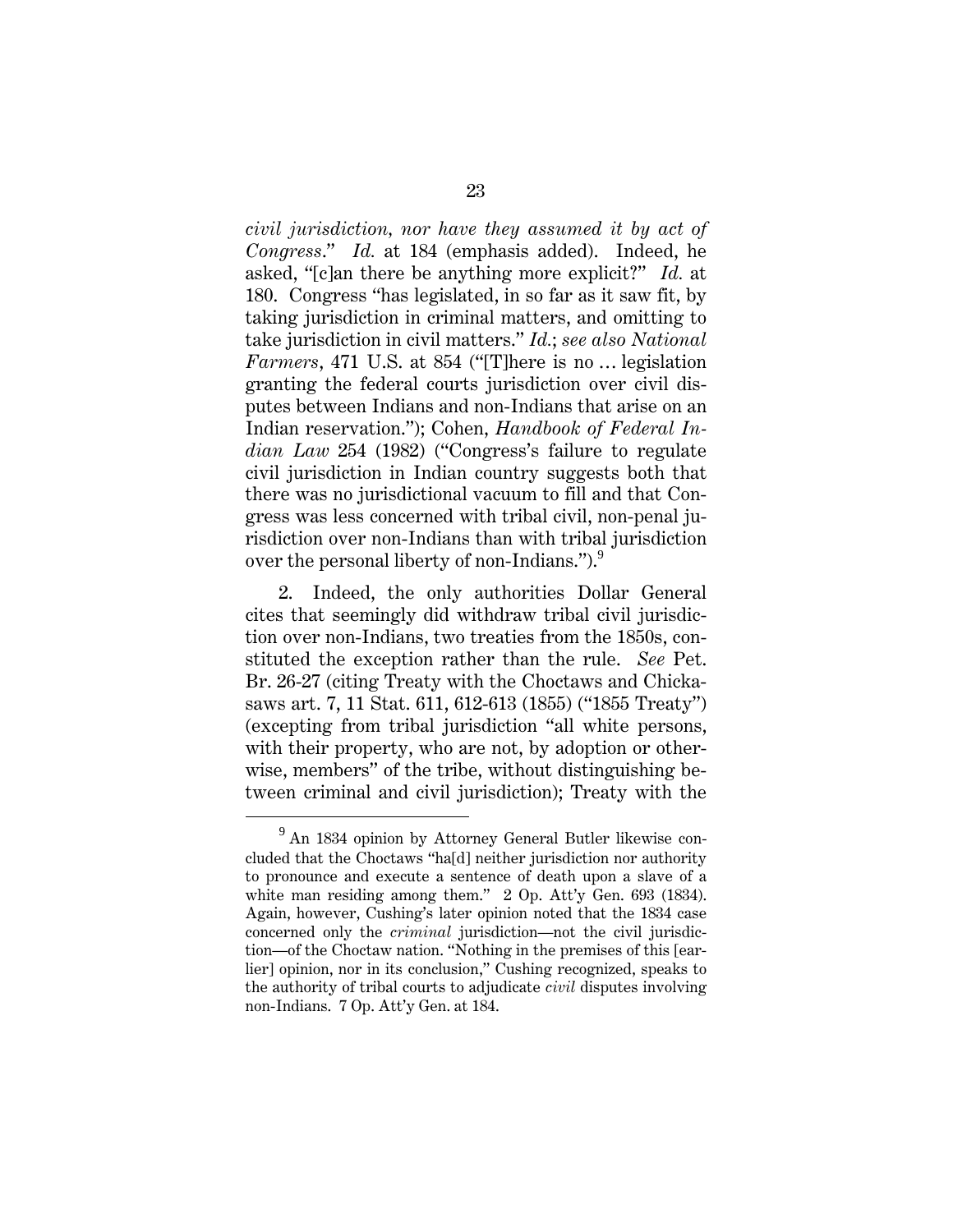Creeks and Seminoles art. 15, 11 Stat. 699, 703-704  $(1856)$  (same)).<sup>10</sup> In 1855 and 1856 alone—a time when both state and federal authorities sought to undermine tribal sovereignty in an effort to annex Indian land the federal government negotiated twenty-two treaties with Indian tribes. Only the two that Dollar General cites include jurisdiction-stripping language. $11$  Moreover, later treaties with the Choctaws, Chickasaws, and Seminoles—the same tribes subject to the earlier jurisdiction-stripping provisions—not only abandoned this language, but also affirmed the Tribes' power to exer-

 $10$  Contrary to Dollar General's suggestion (at 26), the 1855 Treaty was not a treaty with the Mississippi Choctaw, but with the Oklahoma Choctaw, a distinct group. Although both nations trace their origin to the pre-removal Choctaws, they separated after much of the Tribe was forcibly relocated to the Indian Territory in Oklahoma. After removal, the two nations maintained separate governments and separate relations with the United States. *See United States* v. *John*, 437 U.S. 634, 640-647 (1978); Osburn, *Choctaw Resurgence in Mississippi : Race, Class, and Nation Building in the Jim Crow South, 1830-1977*, at 10-11, 206-208 (2014).

<sup>11</sup> *See* Treaty with the Willamette Indians, 10 Stat. 1143 (1855); Treaty with the Dwámish Indians, 12 Stat. 927 (1855); Treaty with the S'Klallams, 12 Stat. 933 (1855); Treaty with the Wyandotts, 10 Stat. 1159 (1855); Treaty with the Makah Tribe, 12 Stat. 939 (1855); Treaty with the Chippewas, 10 Stat. 1165 (1855); Treaty with the Winnebagoes, 10 Stat. 1172 (1855); Treaty with the Walla-Wallas, 12 Stat. 945 (1855); Treaty with the Yakamas, 12 Stat. 951 (1855); Treaty with the Nez Percés, 12 Stat. 957 (1855); Treaty with Indians in Middle Oregon, 12 Stat. 963 (1855); Treaty with the Qui-nai-elts, 12 Stat. 971 (1856); Treaty with the Flatheads, 12 Stat. 975 (1855); Treaty with the Ottowas and Chippewas, 11 Stat. 621 (1855); Treaty with the Chippewas of Sault Ste. Marie, 11 Stat. 631 (1855); Treaty with the Chippewas, 11 Stat. 633 (1855); Treaty with the Blackfoot Indians, 11 Stat. 657 (1855); Treaty with the Molels, 12 Stat. 981 (1855); Treaty with the Stockbridges and Munsees, 11 Stat. 663 (1856); Treaty with the Menomonees, 11 Stat. 679 (1856).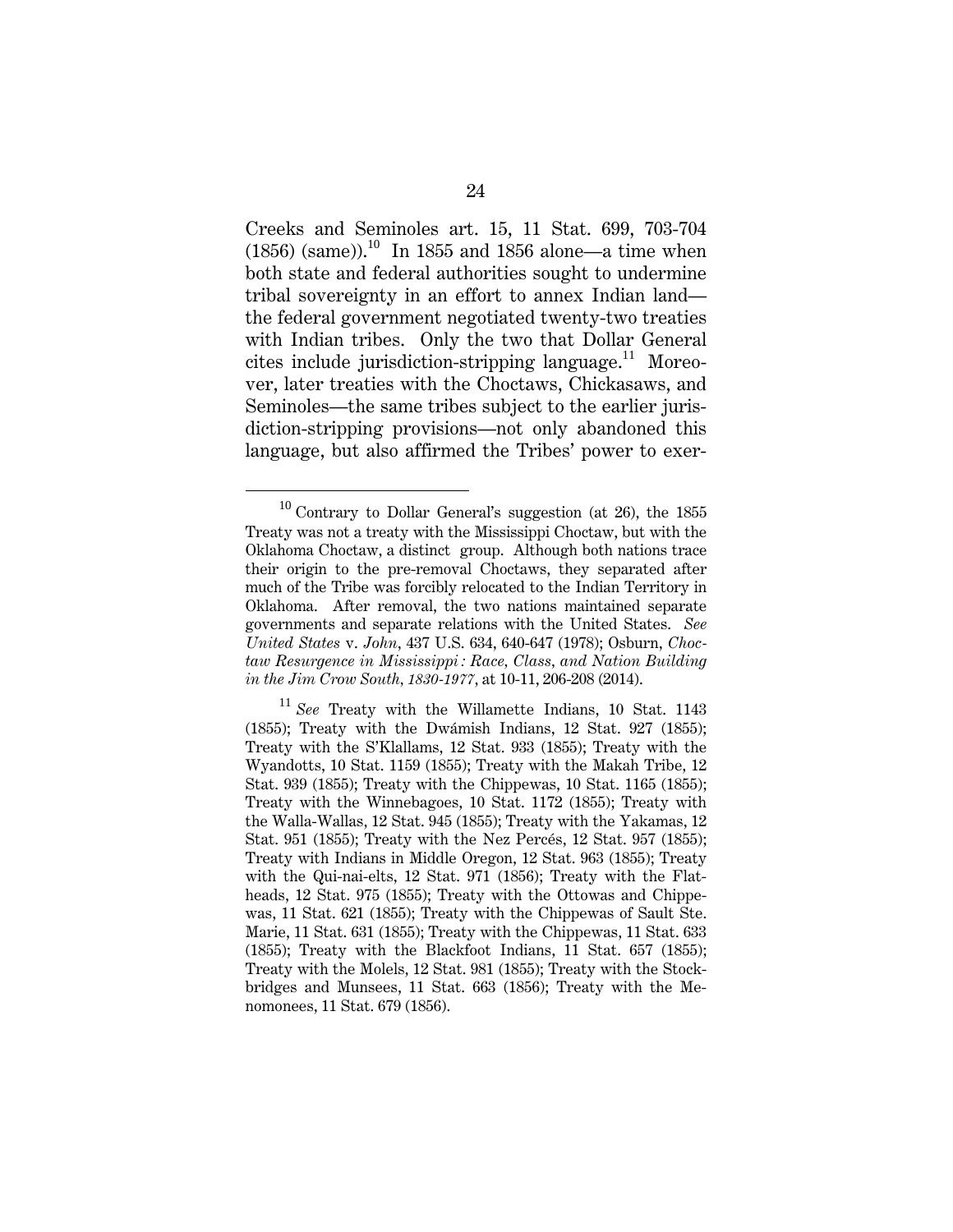cise jurisdiction over non-Indians. The 1866 Treaty with the Choctaws and Chickasaws, as well as the 1866 Treaty with the Seminoles, expressly secured to the Indian Council the power to administer justice "between members of the several tribes … *and persons other than Indians and members of said tribes or nations*." Treaty with the Choctaws and Chickasaws art. 8, 14 Stat. 769, 772 (1866) (emphasis added); Treaty with the Seminoles art. 7, 14 Stat. 755, 758-759 (1866).<sup>12</sup>

3. Nor does legislation providing federal compensation for depredations by or against Indians demonstrate any withdrawal of tribes' civil jurisdiction over non-Indians. *See* Pet. Br. 32. The Indian depredation claims system grew out of the Trade and Intercourse Acts, which, beginning in 1790, sought to regulate trade and maintain peace with the Indians. *See* Act of July 20, 1790, 1 Stat. 137. Those Acts sought to prevent in-

 $12$  It is worth noting that the two treaties from 1855 and 1856 that temporarily withdrew tribal jurisdiction over "white persons" did explicitly recognize tribes' "full jurisdiction" over all "members" of the Choctaw and Creek nations. 1855 Treaty art. 7, 11 Stat. at 612-613; Treaty with the Creeks art. 15, 11 Stat. at 703- 704. Under nineteenth-century federal law, many of these "members" were individuals who would today be classified as non-Indians, and who would be ineligible for tribal membership, such as Euro- and African-Americans without any Native ancestry who had nonetheless affiliated with the tribe. *Compare* 25 U.S.C. § 479 ("The term 'Indian' as used in this Act shall include all persons of Indian descent who are members of any recognized Indian tribe") *with Lucas* v. *United States*, 163 U.S. 612, 616 (1896) (non-Indians "found within the Indian Territory, associating with the Indians" are presumptively considered "member[s] of the tribe" for jurisdictional purposes). They were, as this Court stated, "Indians in a jurisdictional sense" only. *Lucas*, 163 U.S. at 615. And tribes not only possessed jurisdiction over these ethnic non-Indians; they possessed *exclusive* jurisdiction, as evidenced in later federal statutes. *See* Act of May 20, 1890, § 30, 26 Stat. 90, 94.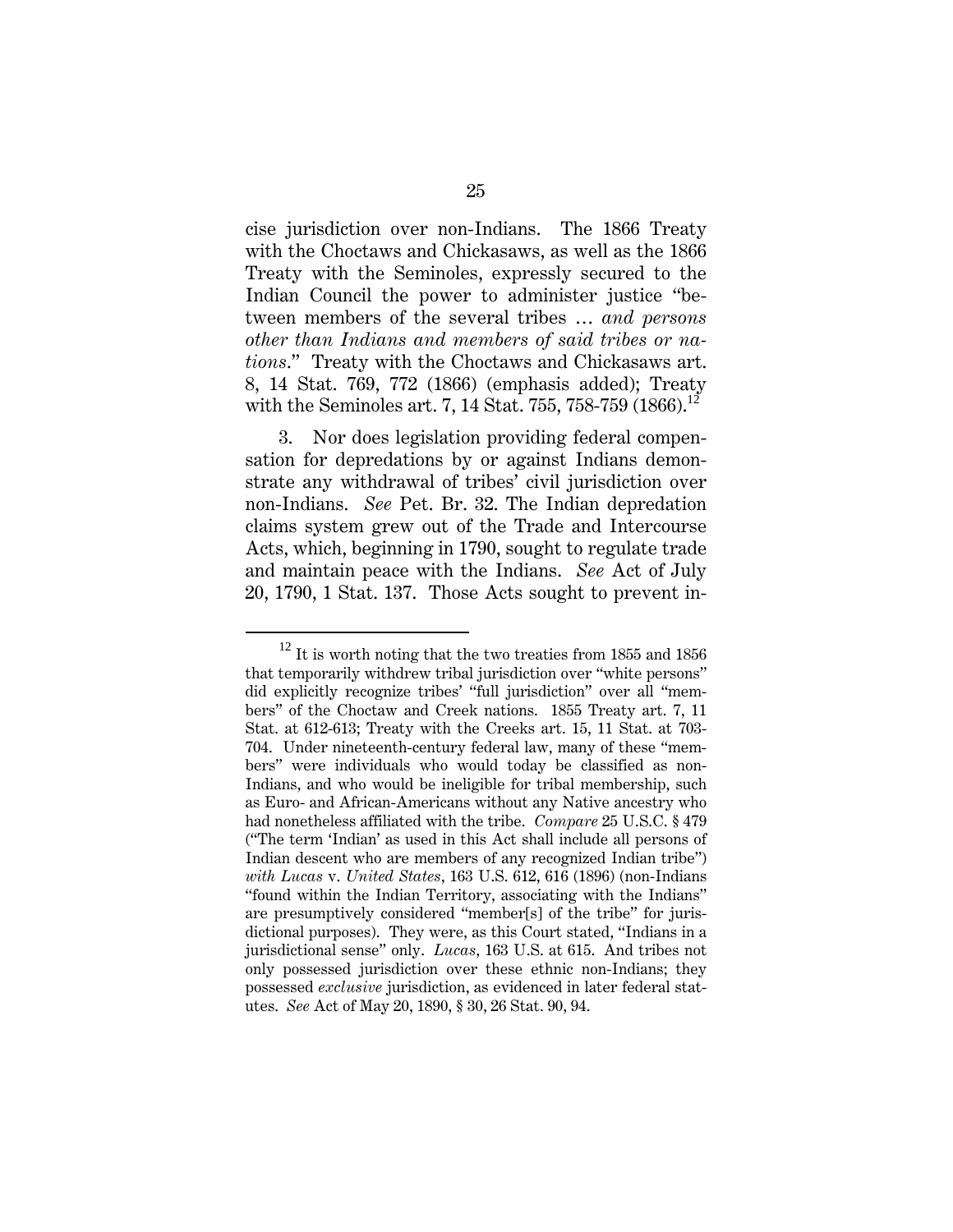stances of private revenge between Indians and non-Indians residing along the borders established in the wake of the Indian wars. To this end, the federal government pledged to compensate victims—whether Indian or white—for losses and harms caused by the other, but only where the injured party had declined to take justice into his own hands. Compensation was expressly unavailable in the event that a victim had "sought private revenge, or attempted to obtain satisfaction by any force or violence." Act of May 19, 1796, §§ 4, 14, 1 Stat. 469, 470, 472-473.

Similar indemnification provisions, pursuant to which the federal government was to indemnify Indians for certain harms caused by U.S. citizens, were written into treaties between the United States and several tribes in the mid-nineteenth century. *See* Pet. Br. 28 (citing Treaty with the Choctaws and Chickasaws art. 14, 11 Stat. 611, 614 (1855); Treaty with the Creeks and Seminoles art. 18, 11 Stat. at 704). Indians were indemnified "according to the same rules upon which white persons [were] entitled to indemnity for injuries or aggressions upon them committed by Indians." *Id.*

The Indian depredation claims system thus began as a pragmatic, administrative response to frontier violence. *See generally* Skogen, *Indian Depredation Claims, 1796-1920* (1996). It did not displace judicial resolution of disputes. Indeed, even though the federal government provided compensation for wrongs by and against Indians, state courts expressly retained jurisdiction when those wrongs were committed outside Indian country. *See* Act of May 19, 1796, § 14, 1 Stat. at 472-473; Act of June 30, 1834, § 17, 4 Stat. 729, 731-732. Nothing in the historical record indicates that the depredation claims provisions displaced tribal courts' jurisdiction over civil wrongs within Indian country.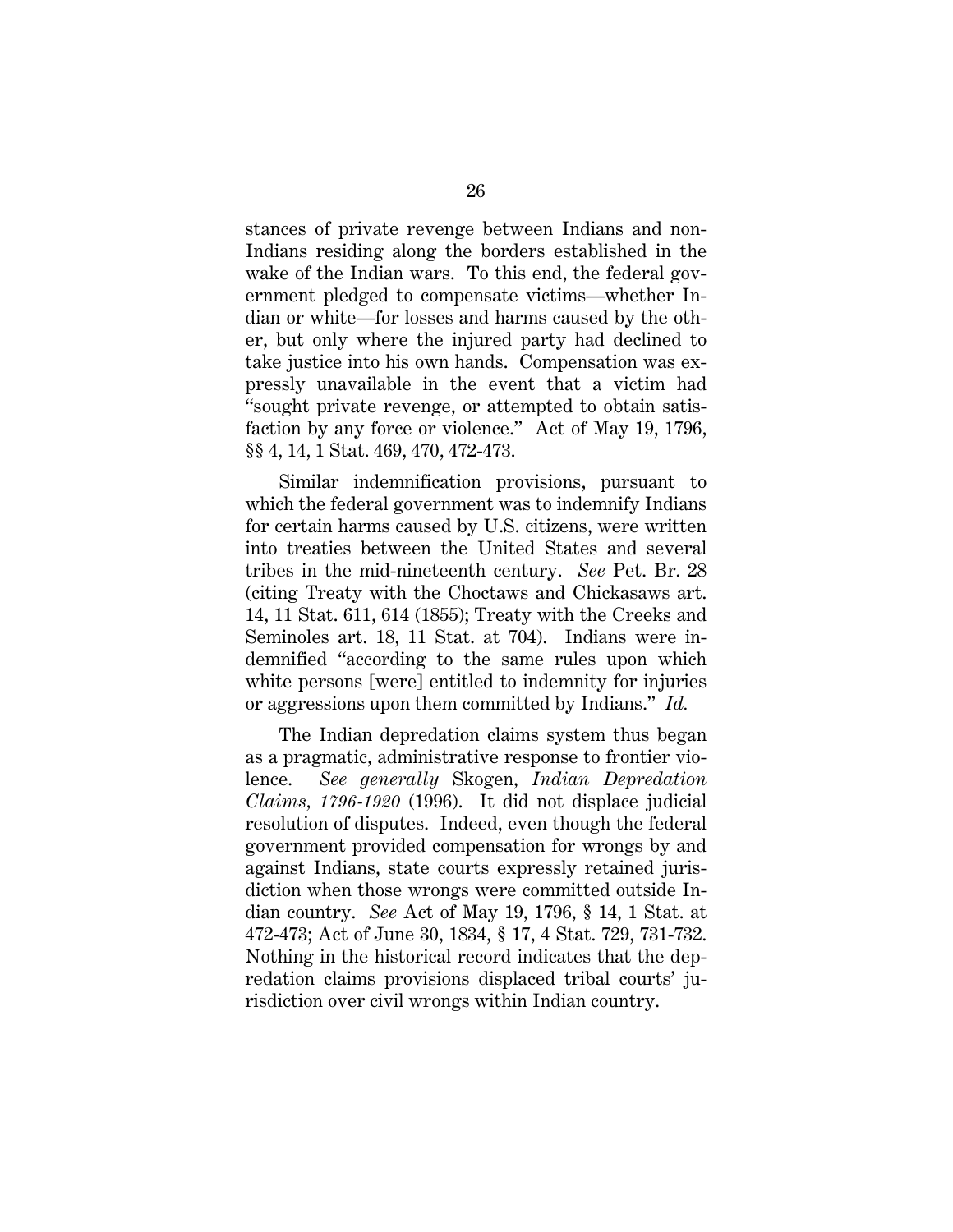Moreover, as explained by the Court of Claims the court responsible for adjudicating depredation claims against the United States beginning in 1891, *see*  Act of March 3, 1891, § 1, 26 Stat. 851, 851—the depredation system was limited to "wrongs having the element of a depredation," meaning an act of "[f]orce, trespass, violence, [or] a physical taking by force … or destruction." *Ayres* v. *United States*, 35 Ct. Cl. 26, 27, 28 (1899). In other words, the system "excluded from [the indemnification] policy all liability growing out of what might be called commercial or business relations between the citizen and the Indian." *Id.* at 29. Although a petitioner "may be guilty of a tortious act," the Court of Claims thus explained, such an act "is not within the purview of the Indian Depredation Act." *Id.* at 26. The Indian depredation claims system therefore had no bearing on civil torts stemming from consensual commercial relationships between tribes and non-Indians—like that at issue here.

4. Other statutes on which Dollar General relies conferred jurisdiction of civil disputes involving nonmembers on federal courts, but they did not grant the federal courts *exclusive* jurisdiction, and thus did nothing to strip tribal courts of the power they possessed. The Act of May 2, 1890, for example, simply granted federal courts "jurisdiction" over disputes arising in the newly created "Territory of Oklahoma," while reserving "exclusive jurisdiction" to the tribes over "all civil and criminal cases … in which members of the nation … [are] the only parties." *Id.* §§ 29, 30, 26 Stat. 81, 93-94; *see also Crabtree*, 54 F. at 429 (recognizing that neither this act, nor other applicable treaty or statutory provisions, stripped the Creek Tribe of jurisdiction over non-Indians on tribal land).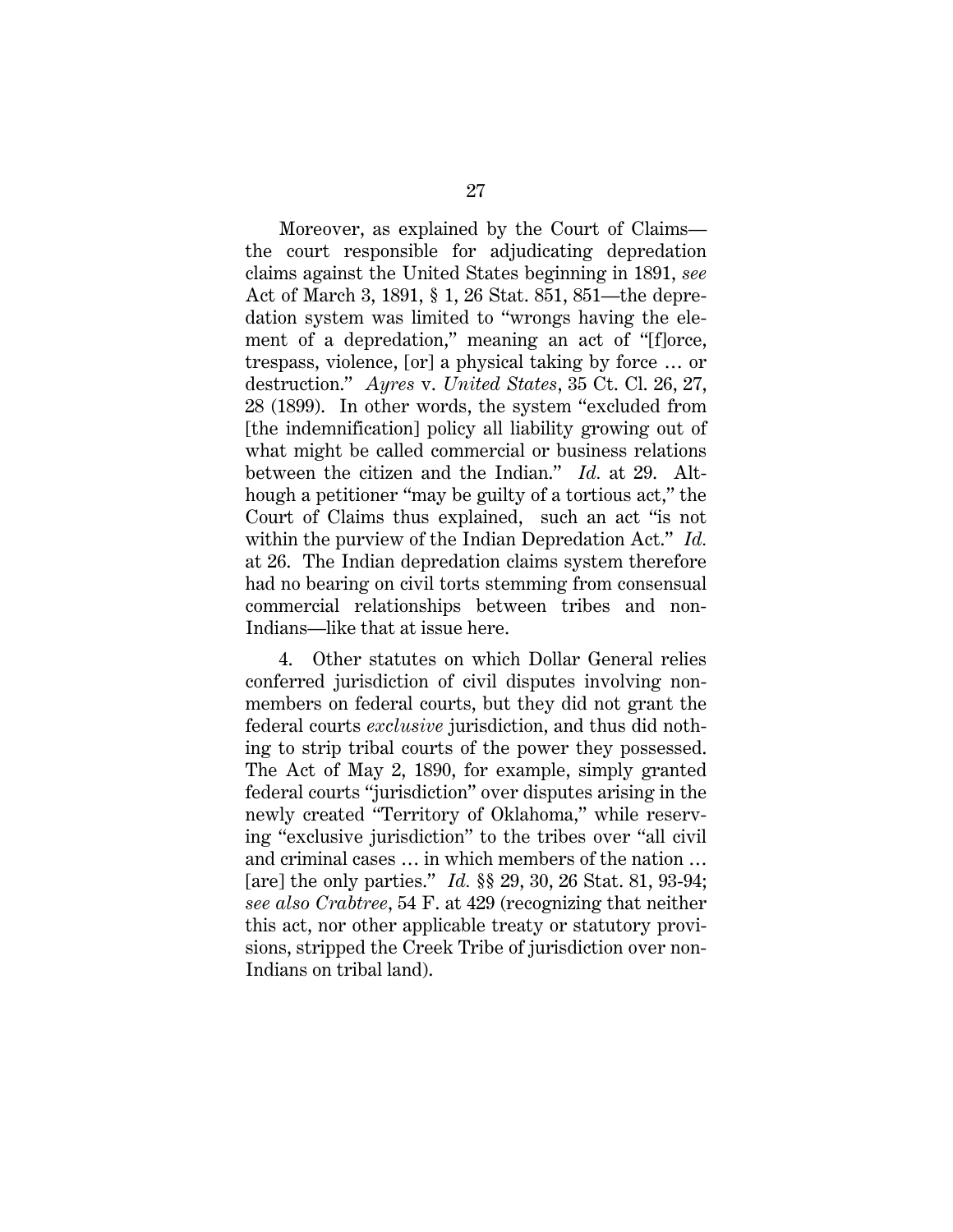Similarly, nothing in Public Law 280 suggests that Congress divested tribal courts of civil jurisdiction. Although the law permits States to assume concurrent jurisdiction over civil disputes arising on tribal land, since 1968 Congress has expressly conditioned that assumption of jurisdiction on tribal consent. *See McClanahan* v. *Ariz. State Tax Comm'n*, 411 U.S. 164, 177 (1973) ("[T]he Act expressly provides that the State must act 'with the consent of the tribe occupying the particular Indian country.'" (quoting 25 U.S.C. § 1322(a), which instructs that States may act only "with the consent of the tribe occupying the particular Indian country or part thereof which would be affected by such assumption")); *see also* Cohen 2012, *supra*, at 555 ("The nearly unanimous view … is that Public Law 280 left the inherent civil and criminal jurisdiction of Indian nations untouched," merely making tribal and state jurisdiction concurrent). If anything, then, Public Law 280 reflects Congress's "policy of deference to tribal courts." *Iowa Mut.*, 480 U.S. at 17-18.

5. Finally, the Indian Civil Rights Act is no help to Dollar General. ICRA is "silen[t] regarding tribal courts' civil jurisdiction" (Pet. Br. 35), and so cannot be read to curtail such courts' civil jurisdiction, *see Powers of Indian Tribes*, 55 Interior Dec. at 19 ("The statutes of Congress … must be examined to determine the *limitations* of tribal sovereignty rather than to determine its sources or its positive content." (emphasis added)). In any event, Dollar General misconstrues ICRA's reach and thus Congress's view of tribal court jurisdiction more generally.

ICRA does not establish protections in tribal courts solely for "tribes' *own members*." Pet. Br. 34 (emphasis in original). Rather, the guarantees of ICRA are worded generally to apply to all "people" or "any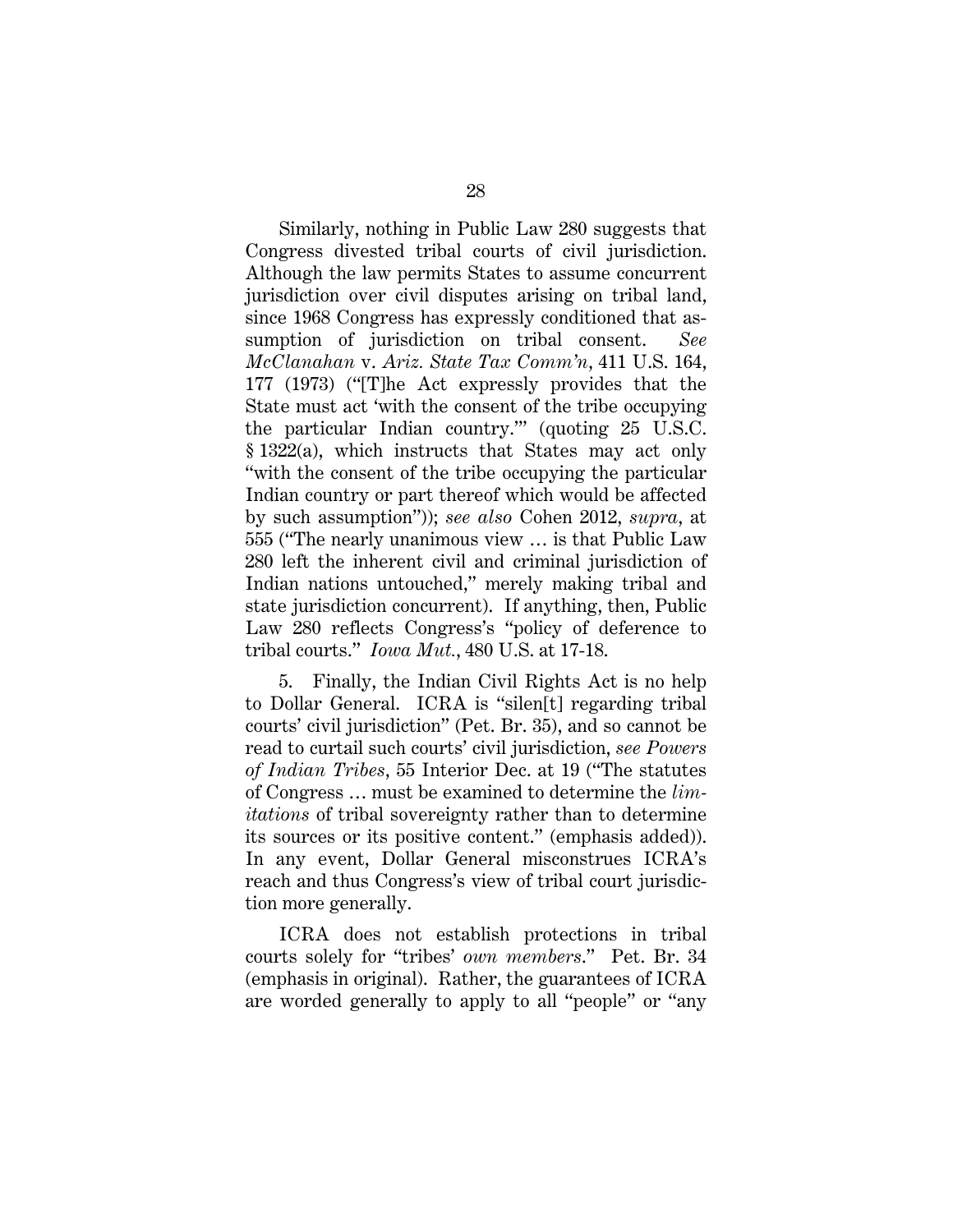person." 25 U.S.C. §§ 1302-1303. Although an early version of ICRA extended its guarantees only to "American Indians," the legislation was modified to extend its protections to "all persons who may be subject to the jurisdiction of tribal governments, *whether Indians or non-Indians*." *Summary Report on Constitutional Rights of the American Indian: Hearings and Investigations Before the Subcomm. on Constitutional Rights of the S. Comm. on the Judiciary*, 89th Cong. 10 (1966) (emphasis added); *see also* Frickey, *Congressional Intent, Practical Reasoning, and the Dynamic Nature of Federal Indian Law*, 78 Cal. L. Rev. 1137, 1158-1159 & n.132 (1990) (reviewing legislative history of ICRA); Burnett, *An Historical Analysis of the 1968 'Indian Civil Rights' Act*, 9 Harv. J. on Legis. 557, 602 n.239 (1972) (same). In other words, far from reflecting "Congress's understanding that tribal courts generally lacked jurisdiction over nonmembers" (Pet. Br. 35), ICRA confirms the well-established understanding that tribal courts retain jurisdiction over nonmembers in civil controversies that arise on tribal land. That understanding is strongly supported by the historical record, and this Court should reaffirm it here.